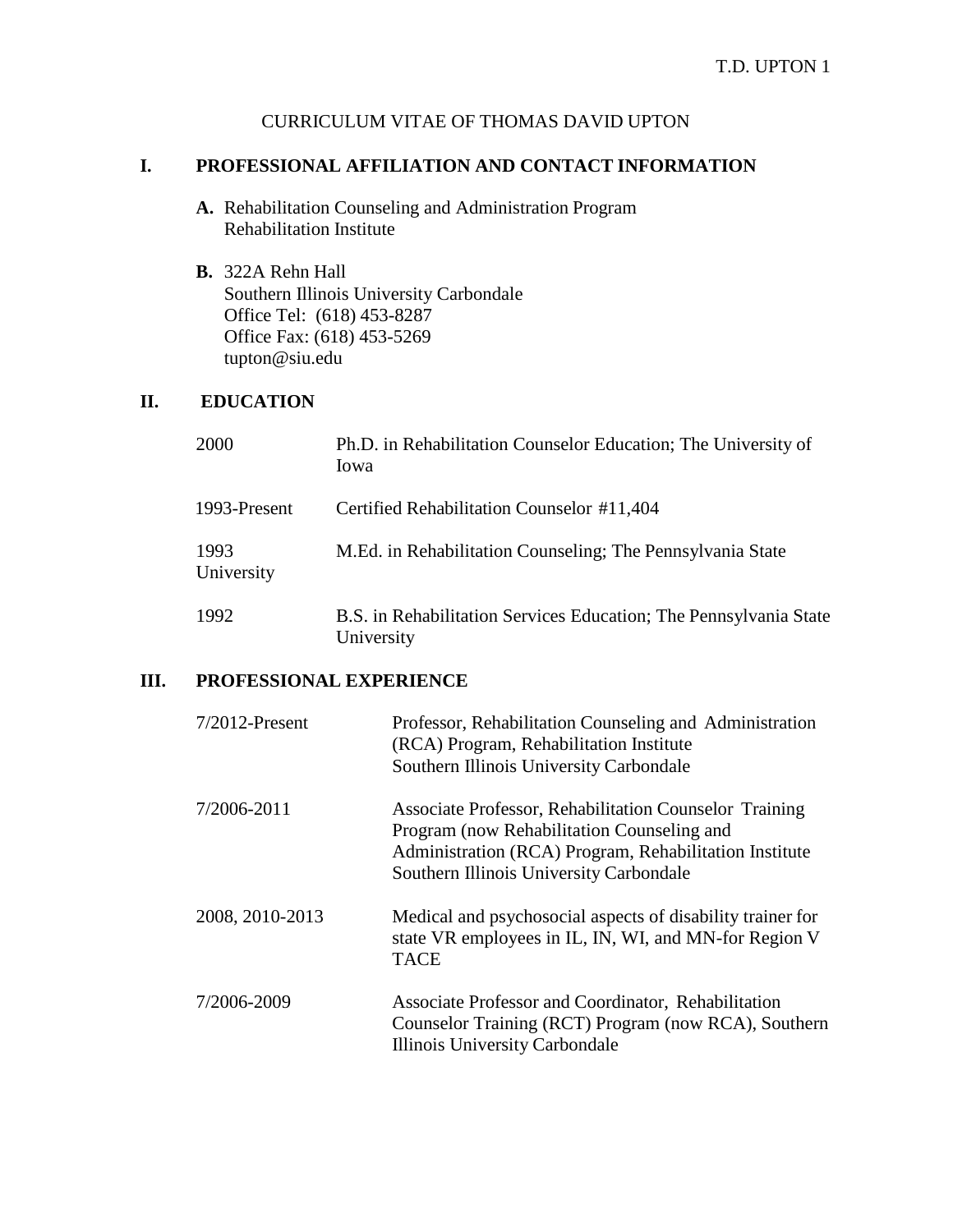| 2000-2005 | Assistant Professor, RCT Program, Rehabilitation Institute,<br>Southern Illinois University Carbondale        |
|-----------|---------------------------------------------------------------------------------------------------------------|
| 1998-2000 | Brain Injury Consultant for Linn County, IA                                                                   |
| 1997      | Rehabilitation and Family Services Counselor Intern,<br>Waterloo, IA                                          |
| 1997-2000 | Graduate teaching assistant, Counseling, Rehabilitation,<br>and Student Development, The University of Iowa   |
| 1994-1996 | Instructor for Indian River Community College,<br>Fort Pierce, FL                                             |
| 1993-1996 | Senior Vocational Rehabilitation (VR) Counselor Florida<br>Div. of Voc. Rehabilitation (DVR), Fort Pierce, FL |
| 1994-1995 | <b>Vocational Rehabilitation Consultant Adato Vocational</b><br>Services, West Palm Beach, FL                 |
| 1992      | Vocational Counselor Intern Harmarville Rehabilitation<br>Center, Pittsburgh, PA                              |

## **IV. RESEARCH AND CREATIVE ACTIVITY**

### **A. Interests and Specialties:**

Ongoing interest in overall functioning post brain injury, disability attitudes and postsecondary accommodations, and rehabilitation counselor preparation.

Specializations in functioning post brain injury, disability attitudes, and private rehabilitation service delivery.

#### **B. Current Projects**:

Rehabilitation project underway and completed ones listed in section V.

#### **C. Grants Applied for:**

Numerous applied for and grants received are listed in section D.

#### **D. Grants Received:**

Upton, T.D. ( H129150035). Funded 2015-2020). CRDA No.: 84.129B *Rehabilitation Training Rehabilitation Long-Term Training.* \$1,000, 000 for a five year period (Career total \$2,630,832) <http://news.siu.edu/2015/11/110315cjm15161.php>

Upton, T.D. (H129B100039 Funded 2010-2015). CRDA No.: 84.129B *Rehabilitation Training Rehabilitation Long-Term Training—Vocational*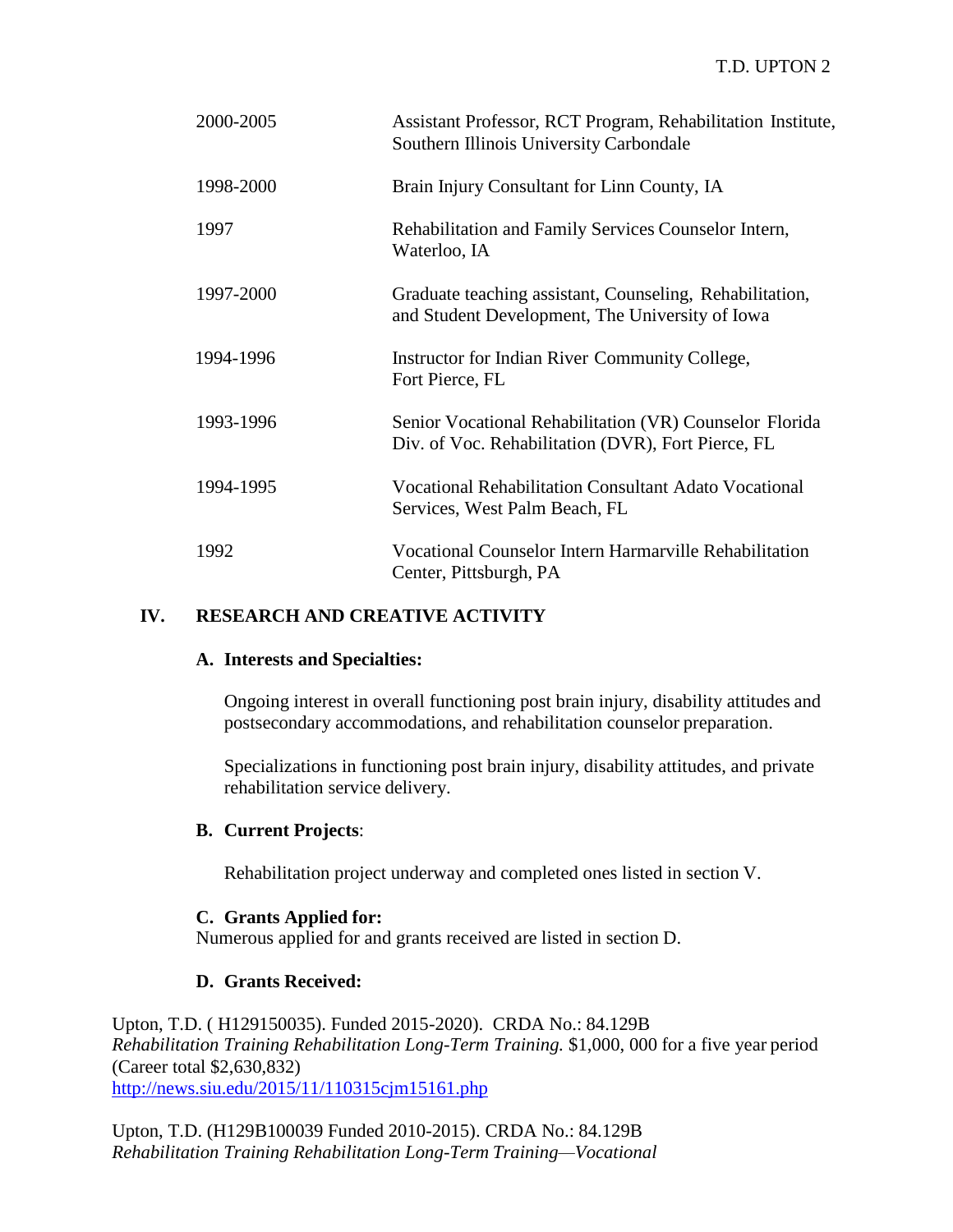*Rehabilitation Counseling.* \$750, 000 for a five year period (Career total \$1,630,832).

Upton, T.D., (Funded 2010). Rehabilitation Counseling Consultant Group. Project funding of \$19,770; (Career total \$880,832), the Center for Comprehensive Services. Carbondale, IL

Upton, T.D., (Funded 2009). Rehabilitation Counseling Consultant Group. Project funding of \$18,897; (Career total \$861,062), the Center for Comprehensive Services. Carbondale, IL.

Benshoff, J.J, & Upton, T.D. Project Director 2006-Present (Funded 2005-2010). CRDA No.: 84.129B *Rehabilitation Training: Rehabilitation Long- Term Training—Vocational Rehabilitation Counseling.* \$750, 000; Career total (\$842,165) for a five year period.

Upton, T.D. (Funded 2000). National Institutes of Health (NIH) Predoctoral Fellowship #F31 HDO8631-01 (Total Award of \$19,060; Career total \$92,215).

Upton, T.D., & Wulf, J. (Funded 1998-2000). Principal investigator for development and provision of *Adapt I/Adapt II* for County adults with brain injury (\$16,260, \$34, 345, and \$22,500=\$73,105 Career total to date). Linn County, IA.

# **E. Honors and Awards:**

2006-7/1/2014 *Member of IL State Rehabilitation Council (SRC)*Appointed by last two Governors; requires attendance at quarterly meeting and SRC provides professional monitoring, advocacy, and legislative support to ensure that appropriate vocational services are provided to individuals with disabilities that receive services through the IL-DRC

2007-Present *Chairperson of the State Plan Subcommittee of the SRC.*Annually, this subcommittee reviews Draft of proposed goals, priorities, and vocational services projected to meet the needs of persons with disabilities who are served by the State/Federal vocational rehabilitation in Illinois; leads this group to collectively develop, articulate, and write written response to the Federal government This document is ultimately provided to the Rehabilitation Services Administration (RSA) and was integrated into the Annual Plan for Vocational Services in the state of Illinois

## 2006-2009 *Coordinator Rehabilitation Counselor Training Program*

Completed other necessary duties needed in the administration of this Graduate training program –Recognized as #4 Rehabilitation Counselor Training Program by U.S. News and World Report. Organized countless documents and assembled these materials into a CORE self-study document (delivered in December2008) that demonstrated what the RCT program has been doing since last accreditation visit. Facilitated all aspects of the CORE re-accreditation procedures in Fall 2008 and site visit in February 2009 that resulted in Reaccreditation from 2009 through 2017. Personal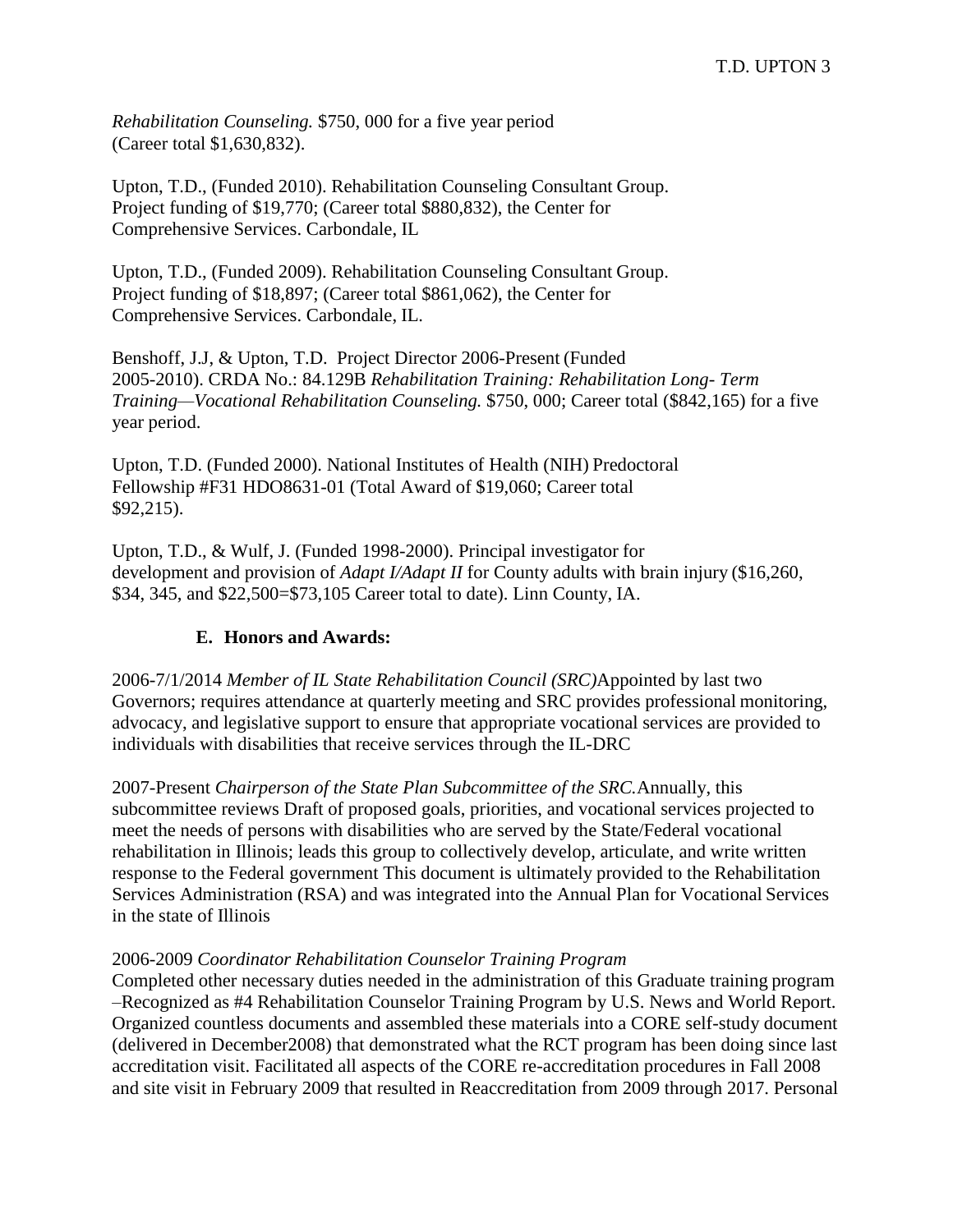history of severe acquired brain injury (ABI), achieved significant Rehabilitation outcomes, and am sensitized to disability concerns of students, faculty, and staff at SIUC

First faculty member with history of severe disability to serve as program coordinator and successfully lead this nationally renowned RCT program through CORE re-accreditation . Facilitated ongoing merger talks between the RCT and RA & S faculty to formalize details about this proposed merger. Advocated and persuaded overall Rehabilitation Institute (RI) faculty the propose merger of RCT and RA & S into one unit Rehabilitation Counseling and Administration (RCA) unit was an appropriate strategic change.

2005 Lorenz/Baker Outstanding Service Award, *Illinois Rehabilitation Association (Southern branch)*

2001 National Brain Injury Association (BIA) scholarship recipient to attend National Brain Injury Association Annual Conference

1998 *Volunteer of the Year Award* recipient from the State Board of the BIA of Iowa

#### **F. Papers and presentations at Professional Meetings:**

**Sprong, M. E.**, Dallas, B., Upton, T. D., & Bordieri, J. Race, Causal Attribution, & In-Group Favoritism on Recommendations for Rehabilitation Services [Poster]. National Council on Rehabilitation Education Conference, Newport Beach, CA (April 24, 2015).

Sprong, M.E., Chowdhury, D., & Upton, T.D. The Ambivalent Counselor: A Study Measuring Hostile and Benevolent Sexism. *Research Town Meeting and Fair, Southern Illinois University*, Carbondale, IL (April 17, 2012).

Sprong, M. E., Soldner, J., Upton, T. D., & Bordieri, J. Emergency Preparedness of Future Rehabilitation Professionals: Measurement of Knowledge Competencies. *Research Town Meeting and Fair,* Southern Illinois University, Carbondale, IL (April 17, 2012).

Sprong, M.E., Hillsheim, C., Musgrave, J., & Upton, T. Falling through the Cracks: A Screening Assessment for Student Veterans with Educational Barriers. *Research Town Meeting and Fair*, Southern Illinois University, Carbondale, IL (April 17, 2012).

Dent, M., Mui, N., Dallas, B., Upton, T. D., & Sprong, M. E. Understanding Barriers to Successful Employment. *National Council on Rehabilitation Education Conference*, San Francisco, CA (April 13, 2012).

McCabe, M., Musgrave, J., & Upton, T.D. (2011, April 12). Poster entitled Program effectiveness of vocational evaluation as quantified by the *Career Planning Scale.* At the SIUC Research Town Meeting. Carbondale, IL.

Upton, T.D. (2011, August 24-27). Medical and psychosocial aspects of disabilities. Two day, 13-hour interactive training session Minnesota Division of Vocational Rehabilitation (DVR). Minneapolis, MN.

Cioe, N.J., Hollender, H., & Upton, T.D. (2011, April 7). Presentation entitled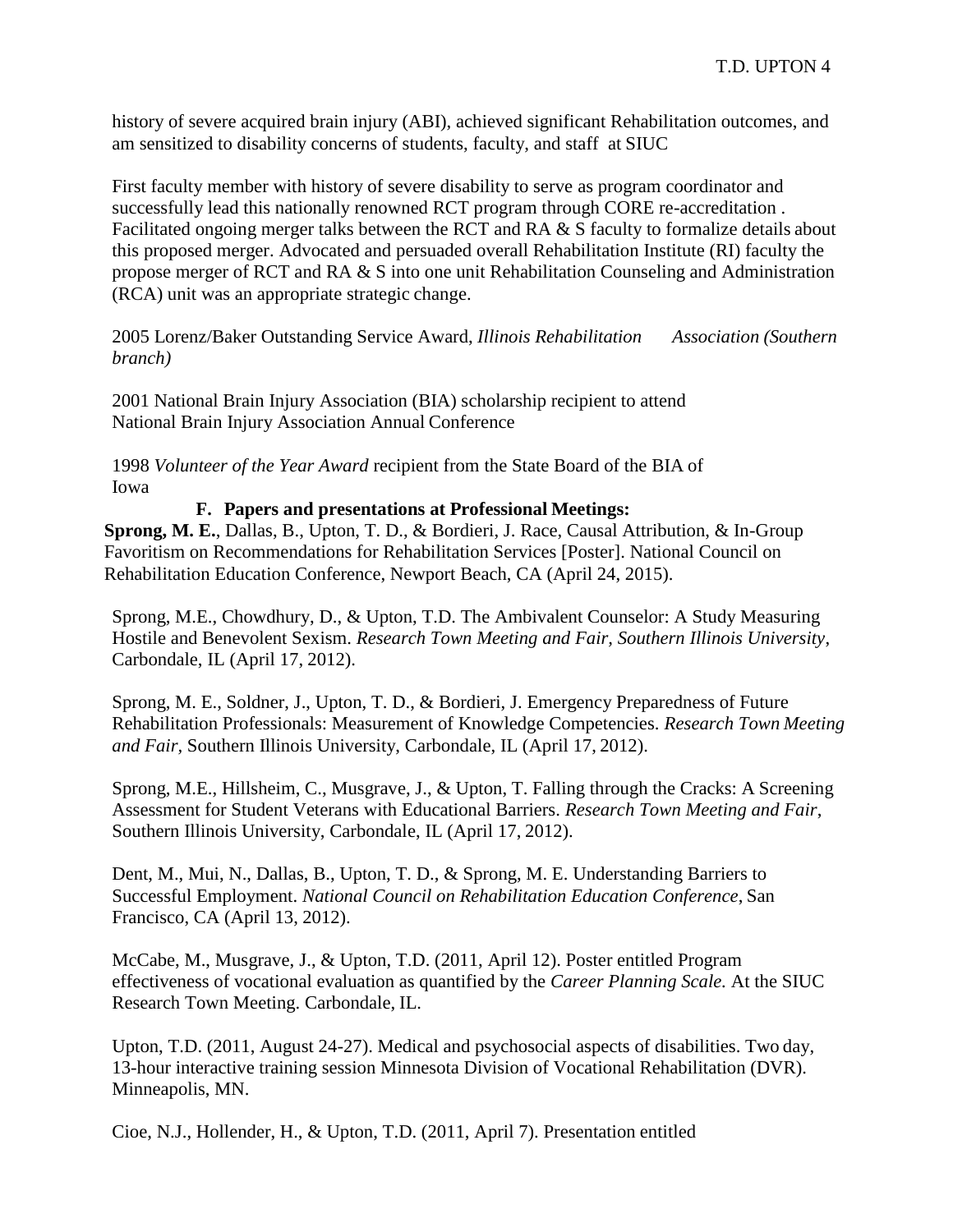What are Rehabilitation Counselor Training programs doing for Veterans? Provided at *National Council on Rehabilitation Education Annual Conference in Los Angeles, CA.*

*Cioe, N.J., Hollender, H., Sprong, M., & Upton, T.D. (2010, October 17). Presentation* entitled Cannabis use following traumatic brain injury at National Rehabilitation Association Annual Training Conference. New Orleans, LA.

Upton, T.D., (2010, September 30-October 1). Medical and psychosocial aspects of disabilities. Two day, 13-hour interactive training session WI Division of Vocational Rehabilitation (DVR). Milwaukee, WI.

Premuda, P. & Upton, T.D. (2010, March 12). Poster presentation on demographic and service variables as predictors of State-Federal vocational Rehabilitation system competitive employment outcomes among consumers with traumatic brain injury. *Poster presented at the International Brain Injury Association international conference.* Alexandria, VA.

Hollender, H., Watt, C., & Upton, T. (2010, April 7). Inspiring Others: Building the Bridge for Leadership. *Poster presented at National Council on Rehabilitation Education,* Los Angeles.

Hollender, H., Watt, C., & Upton, T. (2010, April 7). Attitudinal differences about Disabilities among Rehabilitation Professionals. *Poster presented at National Council on Rehabilitation Education, Los Angeles*.

Upton, T., Alghazo, R., Cioe, N., Hollender, H., & Watt, C. (2010, April 8)*.* Duty to Warn vs. Duty to Protect Confidentiality. *Poster presented at National Council on Rehabilitation Education, Los Angeles.*

Hollender, H., Cioe, N.J., Upton, T.D. (2009, February 19) Attitudinal differences about disabilities among rehabilitation professionals: A pilot study [poster session]. *National Council on Rehabilitation Education Annual Conference in San Antonio, TX*.

Meyer, J., Hollender, H., Upton, T.D. (2009, February 19). Training needs for rehabilitation counselors in the emerging 21st century'. *National Council on Rehabilitation Education Annual Conference in San Antonio, TX.*

Cioe, N.J., Hollender, H., Upton, T.D. (2009, February 19). Adolescent Brain Injury: Change in Functioning Following Discharge [poster session]. *National Council on Rehabilitation Education Annual Conference in San Antonio, TX.*

Hollender, H., Cioe, N.J., Upton, T.D. (2009, April 14). Attitudinal differences about disabilities among rehabilitation professionals: A Pilot Study [poster session]. SIUC Research Town Meeting. Carbondale, IL.

Dallas, B., & Upton, T.D. (2008, October 24). Utilizing appropriate text conversion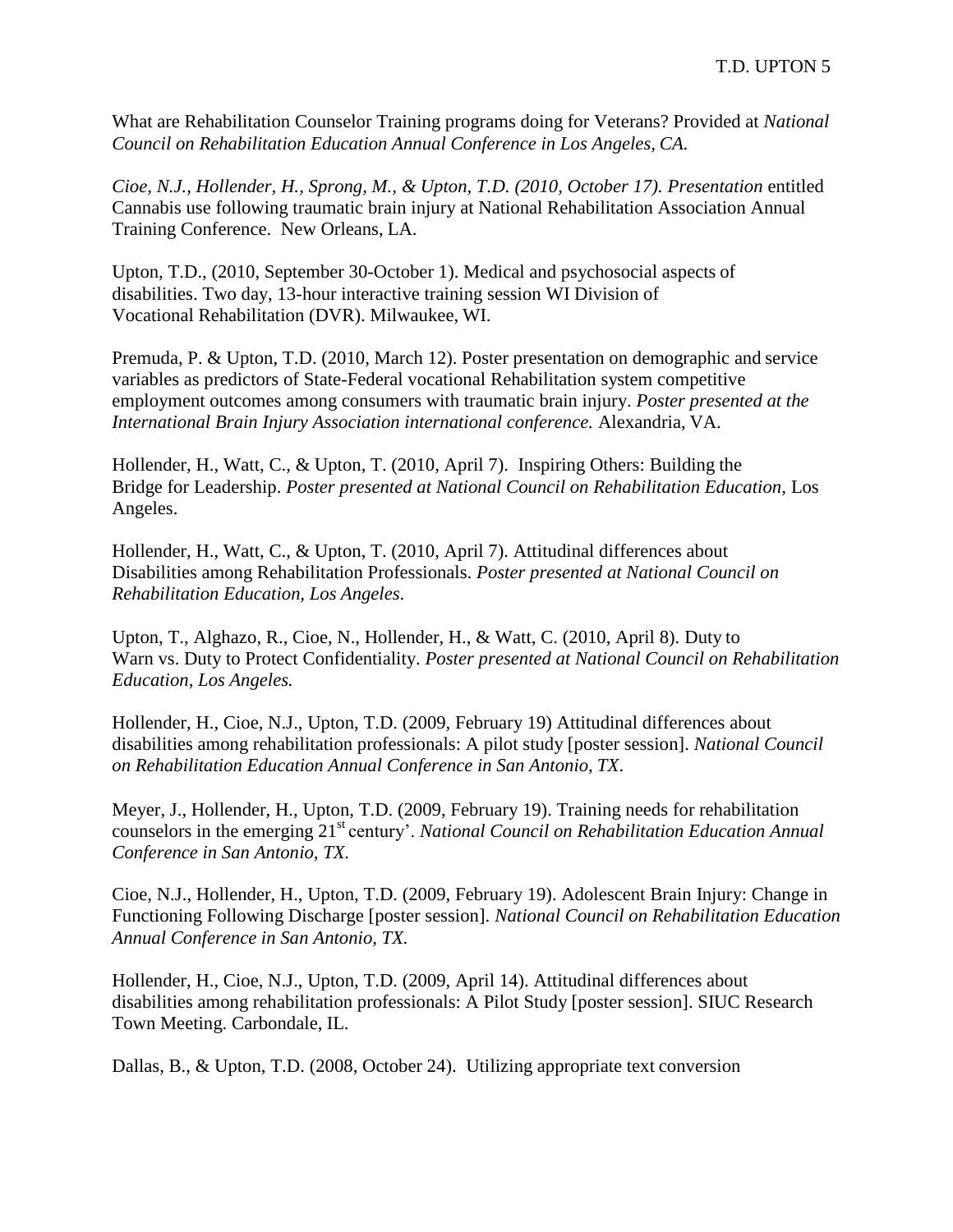formatting to assure educational materials are available to all students. [poster session]. *National Rehabilitation Association Annual Training Conference, St. Louis, MO*.

Hollender, H., Cioe, N.J., Upton, T.D. Attitudinal differences about disabilities among rehabilitation professionals: A Pilot Study [poster session]. (2008, October 24). *National Rehabilitation Association Annual Training Conference, St. Louis, MO.*

Cioe, N.J., Hollender, H., Upton, T.D. (2008, October 24). Adolescent brain injury: Change in functioning following discharge: A pilot study [poster session]. *National Rehabilitation Association Annual Training Conference, St. Louis, MO.*

Upton, T.D., & Premuda. (2008, March 23). Adolescent brain injury: Durability of rehabilitation gains. *American Counseling Association World Conference American Rehabilitation Counseling Association. Poster session. Honolulu, HI.*

Upton, T.D., (2008). Medical and psychosocial aspects of disabilities. Completed five separate two day, 13 hour training sessions at various sites throughout the state.

Adams, D., & Upton, T.D., (2008, January 15). Medical and psychosocial Aspects of Disabilities. Ohio Rehabilitation Services Commission. Columbus, OH.

Premuda, P, Musgrave, J., & Upton, T.D, (2007, February 12). An exploratory examination of the demographic and correlational relationships of the Career Interest Inventory and Career Values Inventory with rural population. *National Council on Rehabilitation Education (NCRE) Conference. San Diego, CA.*

Premuda, P., Upton, T.D., & Larson, K. (2005, April 17). Long term social consequences of adolescent traumatic brain injury. *Poster presented for Division 22 Rehabilitation Psychology of the American Psychological Association (APA) Annual Conference, Baltimore, MD.*

Upton, T.D., Brostrand, H., & Wadsworth, J. (2004, February 19). Long-term needs following adolescent brain injury: Exploratory findings. *National Council on Rehabilitation Education (NCRE) Conference. Tucson, AZ.*

Wadsworth, J., & Upton, T.D. (2004, March). The identification and treatment of writing apprehension and anxiety among graduate students. *American Counseling Association (ACA) World Conference. Kansas City, MO*.

Wadsworth, J., & Upton, T.D. (2003, October). Writing apprehension and anxiety among graduate students: Preliminary data analysis. *The National Rehabilitation Annual Conference: Nashville, TN.*

Wadsworth, J., & Upton, T.D. (2003, February 15). Writing anxiety among rehabilitation students: A barrier to professional success. *National Council on Rehabilitation Education (NCRE) Conference. Tucson, AZ.*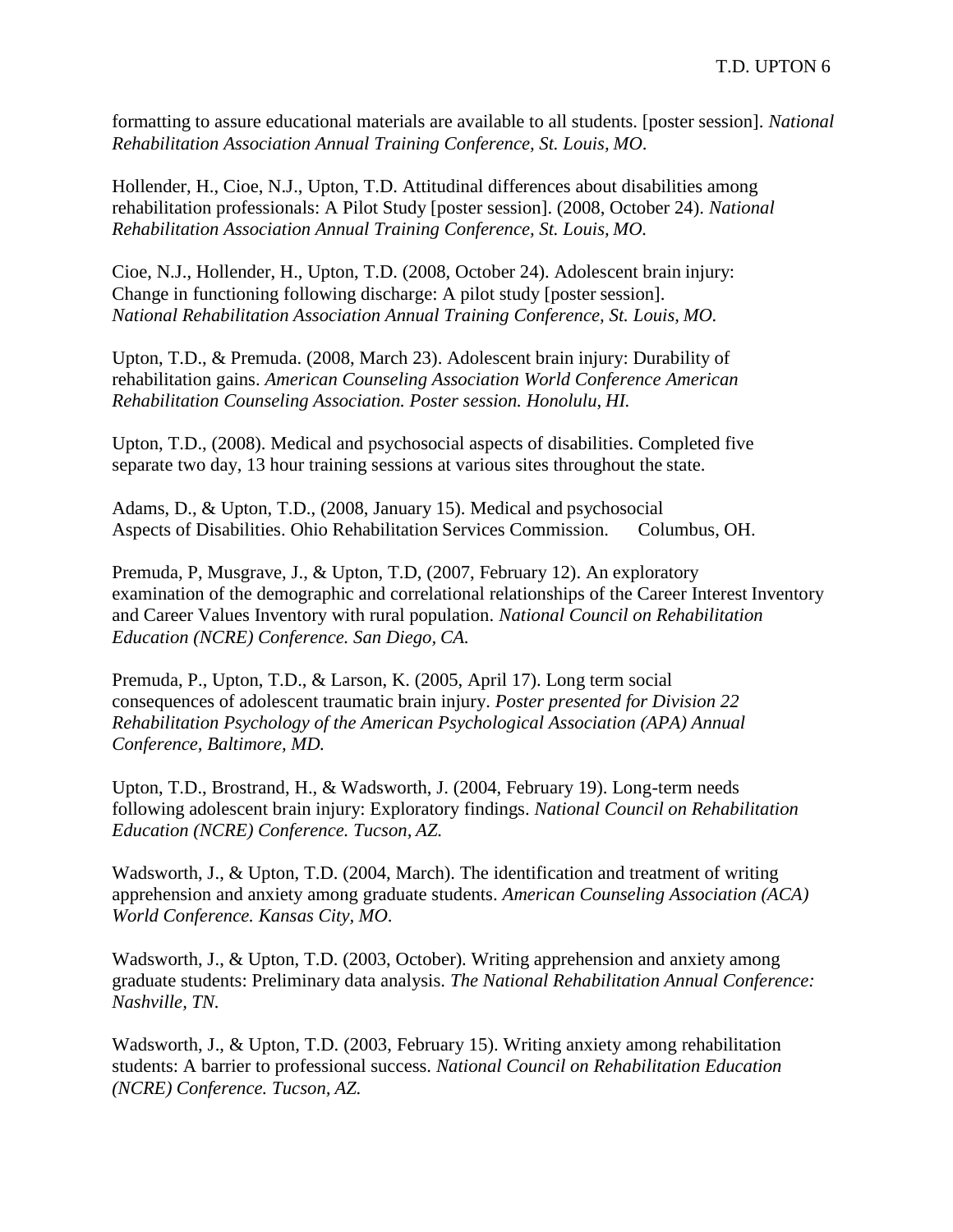Upton, T.D. & Hutcheson, B. (2003, February 3). Introductory remarks with respect to substance abuse as a disability. *Southern Illinois Rehabilitation Association. Annual training conference.*

Upton, T.D., & Bordieri, J.E. (2002, August 24). Innovative vocational rehabilitation programs for adults with TBI: Preliminary data*. Poster presented for Division 22 Rehabilitation Psychology of the American Psychological Association (APA) Annual Conference, Chicago, IL.*

Upton, T.D., Larson, K., Wiler, J., & Smith, S. (2002, July 26). Long term durability of rehabilitation gains following adolescent brain injury. *National Brain Injury Association's (BIA's) Annual Symposium, Minneapolis, MN*.

Upton, T.D., & Harper, D.C., (2002, March 24). Disability attitudes and perspectives of educational accommodation in higher education. *American Counseling Association 2002 World Conference. New Orleans, LA*.

Wadsworth, J., Upton, T.D., & Edwards, Y. (2002, February 15). Reading, writing, and reciting: Rhetoric skill development at the master's level. *National Council on Rehabilitation Education (NCRE) Conference. Tucson, AZ.*

Bordieri, J.E. Upton, T.D., & Jones, J. (2002, February 14). Rehabilitation research: From vision, revision, to publication. *National Council on Rehabilitation Education (NCRE) Conference. Tucson, AZ.*

Upton, T.D., & Bordieri, J. (2001). Development and provision of intensive social skills training skills and work readiness training for adults with traumatic brain injury. *Conference Proceedings of the Australian Society of Rehabilitation Counsellors. Gold Coast, Australia.*

Zhankun, Cheng, & Upton, T.D. (2001, October 28). Counseling strategies for use with gay youth that abuse substances. *The Alliance for Rehabilitation Counseling. St. Louis, MO.*

Upton, T.D., & Amble, M. (2001, October 27). Adolescents Learning Positive Health Alternatives (ALPHA): A program evaluation of a peer led drug prevention curriculum. *Poster Presentation at The Alliance for Rehabilitation Counseling. St. Louis, MO.*

Upton, T.D., & Bordieri, J. (2001, October 27). Social Skills and work readiness training for adults with brain injury: Program development and implementation. *Poster Presentation at The Alliance for Rehabilitation Counseling. St. Louis, MO.*

Upton, T.D. (2001, July 29). Development and initial provision of intensive social skills training for adults with traumatic brain injury. *Poster presentation at the National Brain Injury Association's (BIA's) 20th Annual Symposium. Atlanta,GA.*

Bordieri, J., Benshoff, J., Upton, T.D., & Green, R. (2001, February 24). Mentoring new faculty: Multiple perspectives. *National Council on Rehabilitation Education (NCRE) Conference. Tucson, AZ.*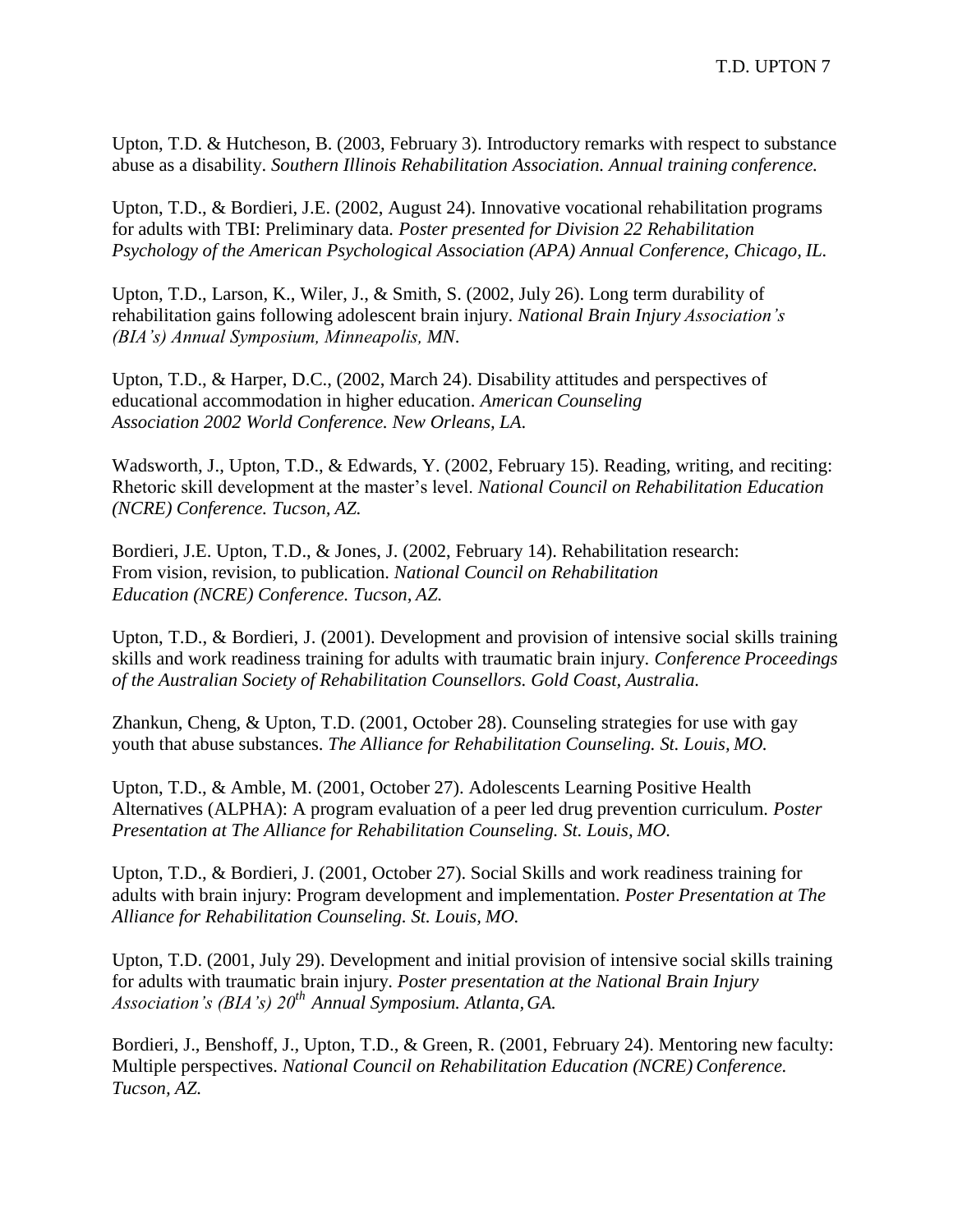Upton, T.D., & Benshoff. J. (2001, March 8). Brain and neurotransmitter functioning: The impact of psychoactive drugs. *The Illinois Youth Correctional Facility. Murphrysboro, IL.*

Upton, T.D. (2000, November 14). Innovative services to enhance the lives of persons with brain injury. *Mid-South Professional Counseling & Case Management Symposium. Center for Rehabilitation & Employment Research at The University of Memphis, Memphis, TN.*

Upton, T.D. (2000, May 5). Intensive social skills treatment for adults with brain injury. *The Alliance for Rehabilitation Counseling. Plymouth, MA.*

## **V. PUBLICATIONS AND CREATIVE WORKS**

#### **A. Books:**

Premuda-Conti, Paola, & Upton, T.D. (2014). Predictors of competitive employment outcomes: Vocational rehabilitation clients with traumatic brain injury. Berlin: Scholars Press. ISBN: 978- 3-639-71095-3

Upton, T.D. (2011). Private rehabilitation: Evolving opportunities. Osage Beach, MO: Aspen Professional Services. ISBN: 978-0-97221642-6-9.

### **B. Articles in Professional Journals:**

Buono, F. D., Upton, T. D., Griffiths, M. D., Sprong, M. E.,& Bordieri, J. (2016). Demonstrating the validity of the Video Game Functional Assessment-Revised (VGFA-R). *Computers in Human Behavior, 54*, 501-510. doi:10.1016/j.chb.2015.08.037

Sprong, M. E., Dallas, B. K., Upton, T. D., & Bordieri, J. (2015). The influence of race, causal attribution, and in-group favoritism on recommendations for rehabilitation services. *Rehabilitation Counseling Bulletin*. Advance online publication. doi: 10.1177/0034355214562071

Sprong, M. E., Buono, F., Bordieri, J., Mui, N., & Upton, T. D. (2014). Establishing the behavioral function of video game addiction: Development of the video game functional assessment. *J Addict Behav Ther Rehabil*, *3*(4). doi: 10.4172/2324-9005.1000129

Dallas, B., Upton, T., & Sprong, M. (2014). Post-secondary faculty attitudes toward inclusive teaching strategies. *Journal of Rehabilitation, 80*(2), 12-20.

Hillesheim, C., Sprong, M.E., Dallas, B., Upton, T.D., & Musgrave, J.R. (2013). Falling Through the Cracks: A Screening Assessment for Student Veterans with Educational Barriers. *Vocational Evaluation and Work Adjustment Association Journal, 40*(1), 23-31.

McCabe, M., Sprong, M.E., Dallas, B., Mui, N.. & Upton, T.D. (2013). Program Effectiveness of Vocational Evaluation as Quantified by the Career Planning Scale. *Vocational Evaluation and Work Adjustment Association Journal, 40*(1), 12-22.

Mui, N., Sprong, M.E., Chowdhury, D., Lee, S., & Flowers, C. (2013). An Ethical Guide for Rehabilitation Administrators: Revising the NARL Code of Ethics, *Journal of Rehabilitation Administration*, 37(1), 19-24.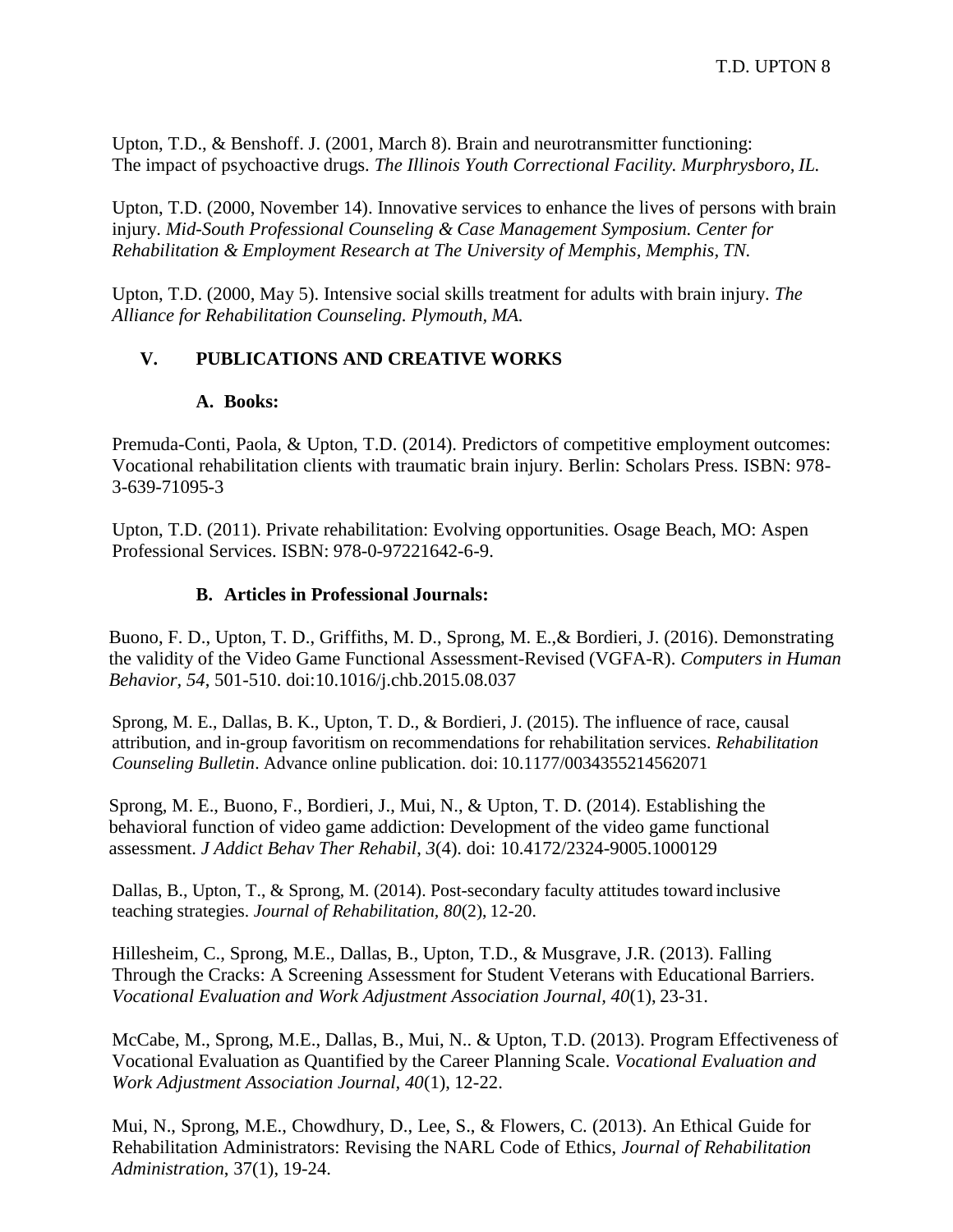Reinschmiedt, H.J., Sprong, M.E., Dallas, B., Buono, F.D., & Upton, T.D. (2013). Post-Secondary Students with Disabilities Receiving Accommodations: A Survey of Satisfaction & Subjective Well-Being. *Journal of Rehabilitation, 79*(3), 3-10.

Geiger, J., Sprong, M.E., Kozma, W., & Upton, T.D. (2012). Predicting Driver's Licensure using the Ruff 2 & 7 Selective Attention Test. *Vocational Evaluation and Work Adjustment Asssociation Journal, 39*(1), 31-35.

Sprong, M.E., Upton, T.D., & Pappas, M. (2012). Utilization of community rehabilitation programs: Screening for alcohol & drugs. *Journal of Rehabilitation, 78*(2), 13-19.

Dallas, B., & Upton, T.D. (2011) Maximizing access to postsecondary educational print materials for students with print disabilities. *Journal of Applied Rehabilitation Counseling*, *42*(1) 35-42.

Upton, T.D., Alghazo, R., & Cioe, N. (2011). Duty to warn versus duty to protect confidentiality: Ethical and legal consideration relative to individuals with AIDS/HIV. *Journal of Applied Rehabilitation Counseling, 42(*1*) 43-49.*

Cioe, N., & Upton, T.D (2010). Differing perceptions and functioning following discharge from post-acute brain injury rehabilitation: Implications for rehabilitation administrators. *Journal of Rehabilitation Administration, 34*(1), 35-50*.*

Mbugua, A., & Upton, T.D. (2010). Acculturative stress and Acculturation: Perspectives of international students at a university in the USA*. Journal of Pennsylvania Counseling Association, 11*(1), 11-19.

Upton, T.D., Premuda, P., Nesheim-Larson, K., Hollender, H., Wadsworth, J. & Martin. K. (2010). Long-term-functional impairment following adolescent brain injury and comprehensive rehabilitation: An insider's perspective. *Journal of AppliedRehabilitation Counseling 41*(1), 26- 31.

Soldner, J., Upton, T.D., & Dunlap, P. (2009). Acquired brain injury rehabilitation and managed Care: Implications for rehabilitation administrators. *Journal of Rehabilitation Administration, 33*(1), 45-57.

Upton, T.D., & Wadsworth, J. (2008). Replication of community-based social skills and work readiness training for adults with traumatic brain injury. *Journal of Rehabilitation Administration, 32* (1), 33-42.

Upton, T.D., Wadsworth, J. & Sattley, A.R., (2008). Multiple perspectives on predicting the vocational readiness of persons with brain injury. *Journal of Vocational Evaluation and Work Adjustment Association, 36*(1), 37-44.

Upton, T.D., & Phillips, R. (2005). Family inclusion in rehabilitation: A clinical and ethical imperative. *Journal of Pennsylvania Counseling Association, 7*(1), 23- 34*.*

Upton, T.D., Harper, D.C., & Wadsworth, J. (2005). Postsecondary attitudes toward persons with disabilities: A comparison of college students with and without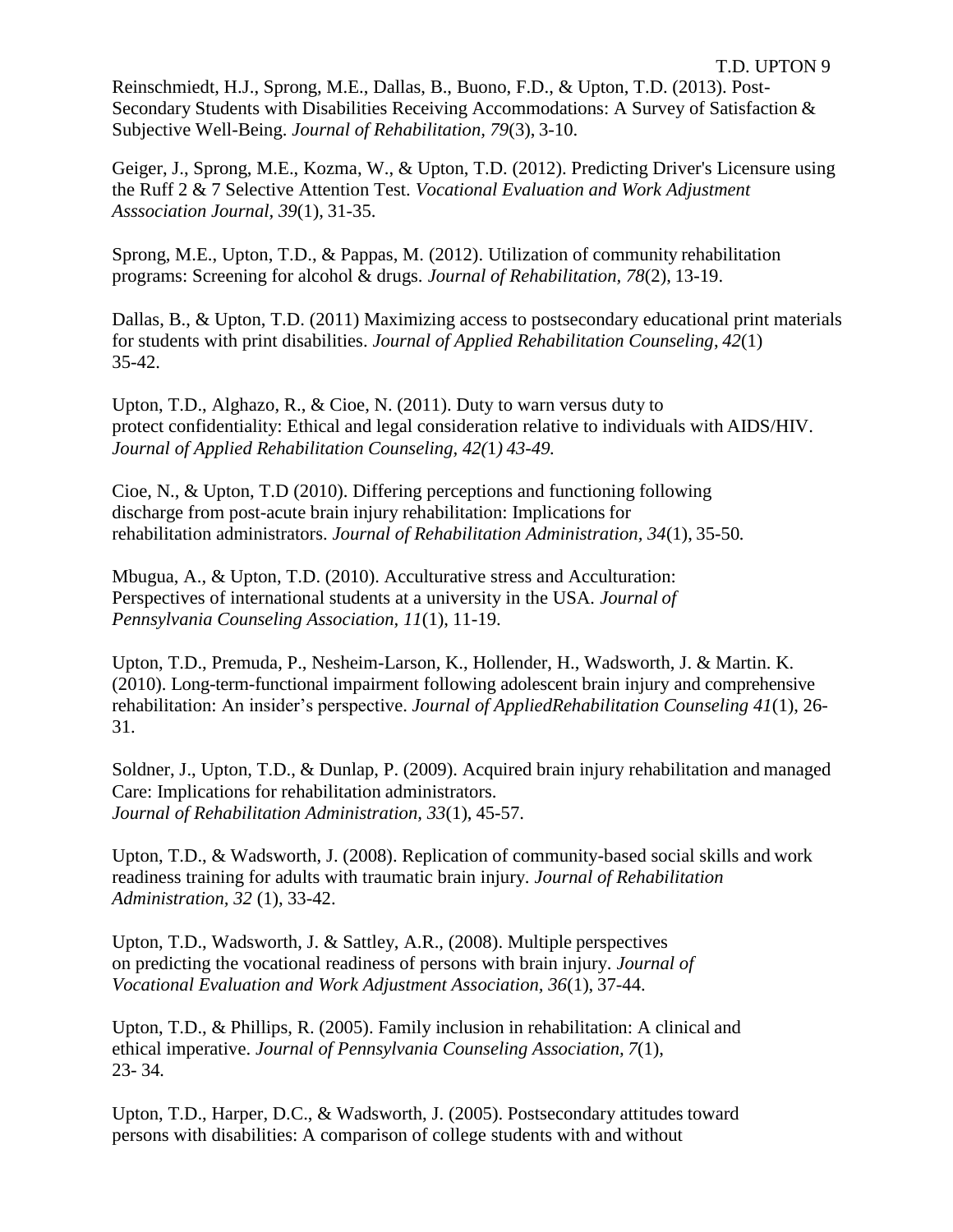disabilities, *Journal of Applied Rehabilitation Counseling*, *36*(3), 24-31.

Wadsworth, J., Upton, T.D., Michaelson, S. (2004). Enhancing the objectivity and accuracy of reports: A process Approach. *Journal of Rehabilitation Administration, 28*(2), 75-84.

Upton, T.D., Benshoff, J., & McFarlane, F. (2004). Empowerment beliefs of rehabilitation counselor educators: Relevance for Rehabilitation Administrators. *Journal of Rehabilitation Administration, 28*(1), 35-46.

Whitney, M., & Upton, T.D. (2004). Electronic and information technology: Unequal access in postsecondary education. *Journal of Applied Rehabilitation Counseling, 35,* (1), 23-28.

Wadsworth, J. & Upton, T. (2003). Strategies to improve the writing of Rehabilitation professionals and implications for rehabilitation administrators. *Journal of Rehabilitation Administration, 27*(3-4), 59-69.

Upton, T.D. (2003). Vocational expertise in the disability determination process: Implications for rehabilitation administrators. *Journal of Rehabilitation Administration, 27*(1), 25-31.

Upton, T.D., Premuda, P., & J. Bordieri (2002). Desarrollo y provisión inicial de entrenamiento intensivo de habilidades sociales y preparación para el trabajo para adultos con traumatismo encéfalo-craneal: Posibilidades de replicación en el Rio de la Plata. *Revista Neurológica Argentina, 27*(4), 240-246.

Upton, T.D., Bordieri, J.E., & Roberts, M.A. (2002). Australian relevance of community-based social skills and work readiness training for persons with traumatic brain injury. *Australian Journal of Rehabilitation Counselling, 8*(1), 1-11.

Wadsworth, J., Halfman, A., & Upton, T. (2002). Strategies to improve the writing of graduate students. *Rehabilitation Education*, *16*(3), 295-305.

Upton, T.D., Fontan, L., Premuda, P., Lorenzo, J., & Quinteros, N. (2002). Comparing brain injury rehabilitation practices: What can North and South Americans learn from each other? *Journal of Rehabilitation, 68*(4), 20-25.

Upton, T.D., & Beck, R. (2002). Case management: Rehabilitation applications and administrative implications. *Journal of Rehabilitation Administration, 26(*1), 39-46.

Upton, T.D., & Harper, D.C. (2002). Multidimensional disability attitudes and equitable evaluation of educational accommodations by college students without disabilities. *Journal of Postsecondary Education and Disability, 15*(2), 115-130.

Barrett, K., Upton, T.D., & Riggar, T.F. (2001). Decision-making certainty of vocational rehabilitation impartial hearing officers. *Journal of Rehabilitation Administration, 25*(3), 129- 136.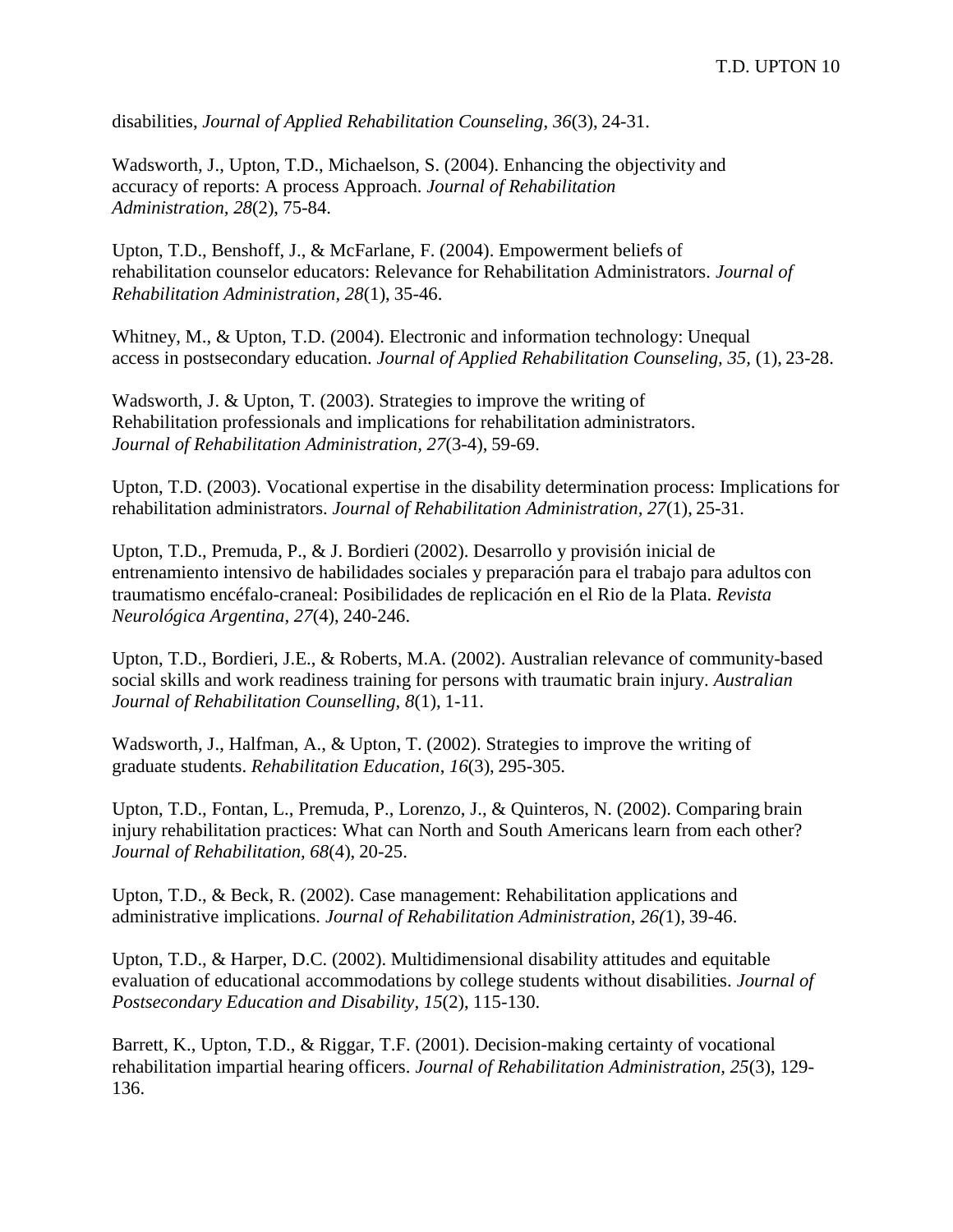Upton, T.D., & Bordieri, J. E. (2001). Development and provision of intensive social skills training skills and work readiness training for adults with traumatic brain injury. *Brain Injury Source, 5*(3), 30-34.

### **C. Chapters in Professional Books:**

Upton, T.D. (2008). Case management practices in human service. In J. Andrew & C. Faubion. *Rehabilitation services: An Introduction for human service professionals* (pp. 330-345). Osage Beach, MO: Aspen Professional Services.

Upton, T.D. (2005). Medical providers. In W. Crimando & T.F. Riggar (Eds.). *Community resources: A practical guide for human service professionals. Long Grove, IL:* Waveland Press, Inc.

Upton, T.D. (2002). Case management practices in human service. In J. Andrew & C. Faubion. *Rehabilitation services: An introduction for human service Professionals* (pp. 403-418). Osage Beach, MO: Aspen Professional Services.

### **D. Book Reviews:**

Upton, T.D. (2004). Review of Employee Assistance Programs (3rd edition). *Journal of Rehabilitation, 70*(4), 52, 54.

## **E. Other:**

Jaenig, K. (2009, August 27). Rehabilitation counselor training program lauded. The Saluki Times (appeared on http://thesouthern.com). Southern Illinois University-Carbondale. Carbondale, IL.

Upton, T.D. (2009, August 17) *Interview with Kathryn Jaenig on reaccreditation for the RCT program from University Communications.*

Upton, T.D. (2009, February 10). *Interview with Chris Mortides on brain injury treatment suggestion for Counseling Today. Published in September 2009.*

Upton, T.D. (2007, August) *RCT internship manual. Rehabilitation Institute, Southern Illinois University-Carbondale.*

Upton, T.D. (2007, April 7). *Interview for Daily Egyptian at Southern Illinois University-Carbondale with regard to national ranking of RCT program.*

Amble, M., & Upton, T.D. (2003, July 15). *Preliminary program evaluation of the ALPHA program: 2001-2002 school year*. *Monograph. Rehabilitation Institute. Southern Illinois University. Carbondale, IL.*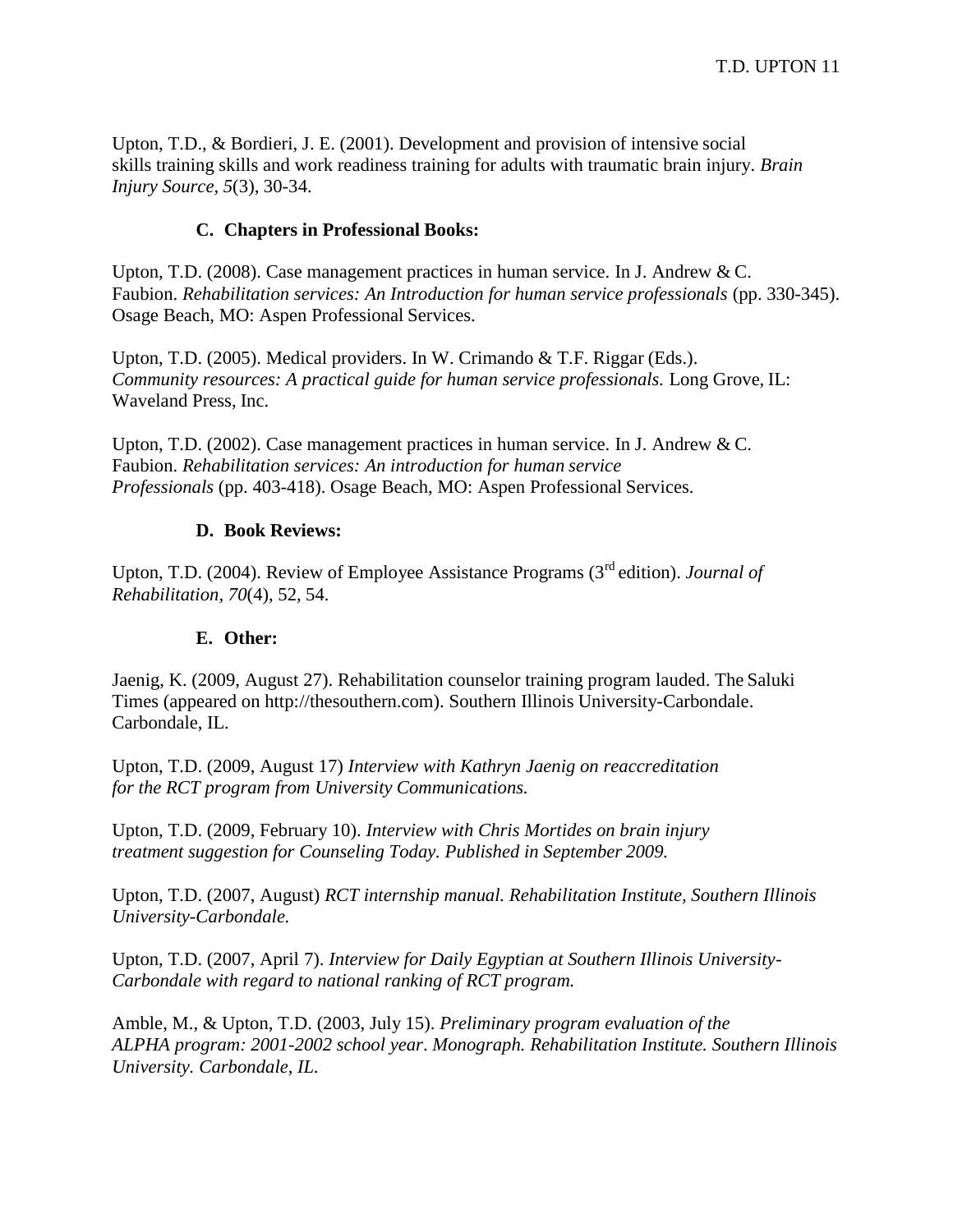Harper, D.C. & Upton, T.D. (2002). College students' multidimensional disability attitudes and perspectives toward educational accommodation [Abstract]. *Rehabilitation Psychology, 47*, 373.

Upton, T.D., & Bordieri, J.E. (2002). Innovative vocational rehabilitation programs for adults with TBI: Preliminary data [Abstract]. *Rehabilitation Psychology, 47,* 375.

Upton, T.D. (2002). Review of Cognitive Rehabilitation: An integrative neuropsychological approach. *Journal of Rehabilitation*, *68*(4), 67-68.

Filo, E. (2002). Others; attitudes toward students with disabilities a factor in learning: Education can break down barriers of misunderstanding of accommodations. *Disability Compliance for Higher Education, 7*(12), 3. *Interview on peer reviewed article.*

Upton, T.D., (2000). *College student attitudes toward educational accommodation*. Doctoral Dissertation. The University of Iowa. Iowa City, Iowa.

## **VI. TEACHING EXPERIENCE**

#### **A. Teaching Interests and Specialties:**

Extensive teaching has been completed in the Rehabilitation Institute. Courses taught are listed below:

Southern Illinois University (SIU) at Carbondale

#### **Didactic Courses:**

*Introduction to Rehabilitation (400) Introduction to Alcoholism and Substance Abuse* (*Rehb* 461) *Introduction to Interpersonal Rehabilitation Counseling Skills* (*Rehb* 501) *Medical and Psychosocial Aspects of Disability (Rehb 513) Vocational Development and Placement Rehb 521 Assessment Procedures in Rehabilitation Counseling (Rehb 530) Rehabilitation counseling theory and practice(Rehb 551) Private Sector Rehabilitation (Rehb 560) Advanced Seminar in Rehabilitation (Rehb571)*

## **Experiential Courses:**

*Independent Study in Rehabilitation (Rehb 591) Professional Supervision-Rehabilitation Research/Teaching (Rehb 592) Master's Paper (Rehb 593) Practicum in Rehabilitation Counseling (Rehb 594C) Internship (Rehb 595B) MS Thesis hours (Rehb 599) Doctoral Dissertation hours (Rehb 600)*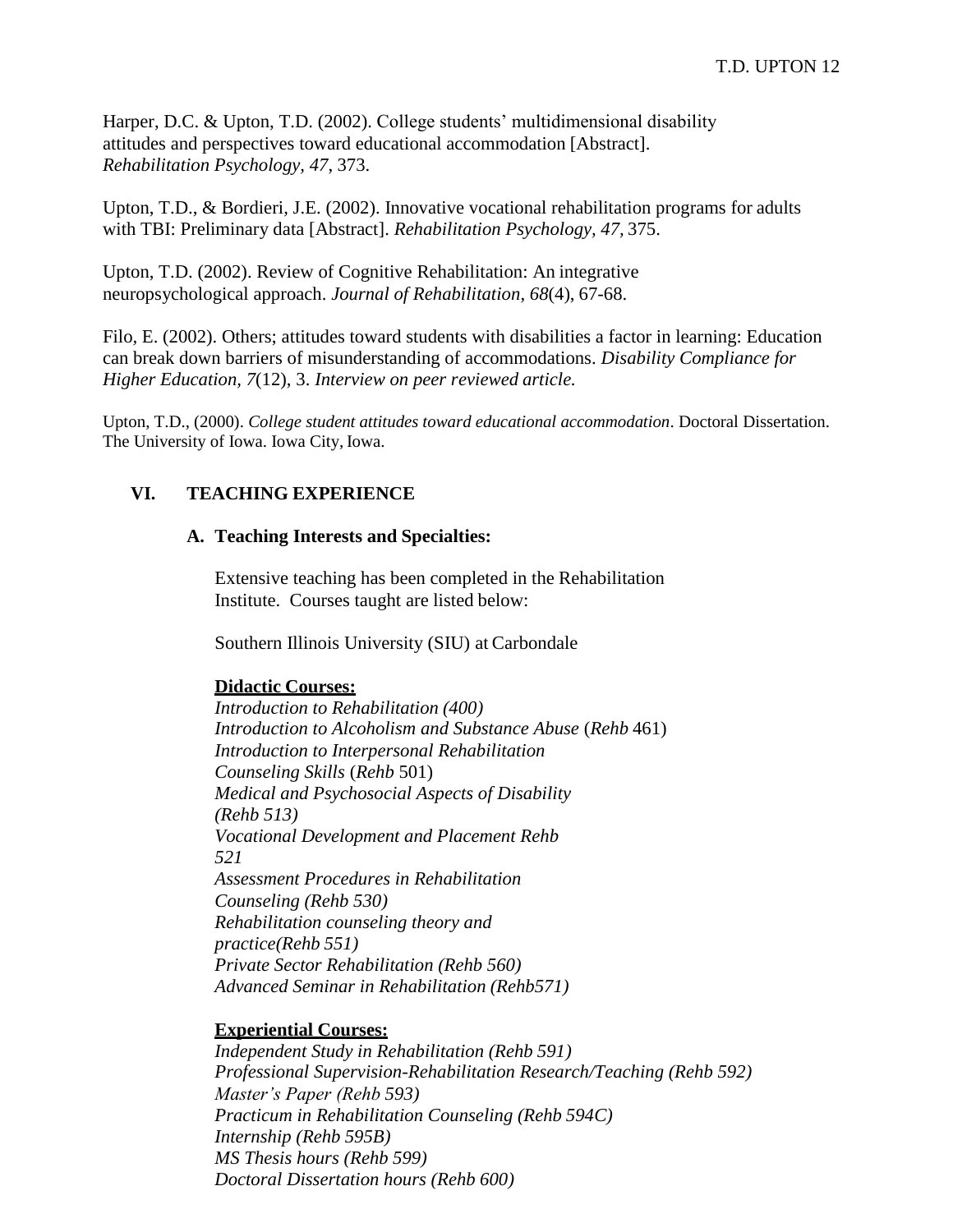| Teaching Load by Semester from Fall 2005-2011 |
|-----------------------------------------------|
|-----------------------------------------------|

| Semester         | Class             | Credit           | Students         |
|------------------|-------------------|------------------|------------------|
| Fall 2005        | Rehb 501          | $\mathfrak{Z}$   | 6                |
|                  | Rehb 513          | $\overline{4}$   | 11               |
|                  | Rehb 591          | $\mathbf{1}$     | $\mathbf{1}$     |
|                  | Rehb 592          | $\mathfrak{Z}$   | $\overline{4}$   |
|                  |                   |                  |                  |
| Spring 2006      | Rehb 501          | $\mathfrak{Z}$   | $\,8\,$          |
|                  | Rehb 513          | $\overline{4}$   | 17               |
|                  | Rehb 591          | $\mathfrak{Z}$   | $\mathfrak{Z}$   |
|                  | Rehb 592          | 3                | $\overline{c}$   |
|                  | Rehb 593          | $\overline{9}$   | $\,1\,$          |
|                  | Rehb 595B         | $\overline{8}$   | $\overline{c}$   |
|                  | Rehb 599          | $\sqrt{2}$       | $\mathbf{1}$     |
|                  | Rehb 600          | 6                | $\overline{2}$   |
|                  |                   |                  |                  |
| Summer 2006      | Rehb 560          | $\mathfrak{Z}$   | 9                |
|                  | Rehb 593          | $\overline{4}$   | $\boldsymbol{2}$ |
|                  | Rehb 595B         | $\overline{4}$   | $\mathfrak{Z}$   |
|                  | Rehb 599          | $\mathfrak{Z}$   | 1                |
|                  |                   |                  |                  |
| <b>Fall 2006</b> | Rehb501           | $\mathfrak{Z}$   | 9                |
|                  | Rehb 513          | $\overline{4}$   | 15               |
|                  | Rehb 592          | $\mathfrak{Z}$   | $\mathbf{1}$     |
|                  | Rehb 593          | $\overline{4}$   | $\overline{5}$   |
|                  | Rehb 595B         | $\overline{4}$   | $\overline{4}$   |
|                  | Rehb 600          | $\sqrt{6}$       | $\overline{2}$   |
|                  | Rehb 601          | $\mathbf{1}$     | $\overline{2}$   |
|                  |                   |                  |                  |
| Spring 2007      | Rehb 400-elValor  | $\mathfrak{Z}$   | 11               |
|                  | Rehb 501          | $\mathfrak{Z}$   | $\overline{7}$   |
|                  | Rehb 513          | $\overline{4}$   | 18               |
|                  | Rehb 591          | $\boldsymbol{2}$ | $\sqrt{2}$       |
|                  | Rehb 592          | $\mathfrak{Z}$   | $\,1\,$          |
|                  | Rehb 593          | $\overline{4}$   | $\overline{5}$   |
|                  | Rehb 595B         | $\,8\,$          | $\overline{5}$   |
|                  | Rehb 599          | $\overline{4}$   | $\mathbf{1}$     |
|                  | Rehb 600          | 9                | 3                |
|                  | Rehb 601          | 1                | 1                |
|                  |                   |                  |                  |
| Summer 2007      | Rehb 501          | 3                | 9                |
|                  | Rehb 560          | $\overline{3}$   | 8                |
|                  |                   |                  |                  |
| Fall 2007        | Rehb 501          | $\mathfrak{Z}$   |                  |
|                  | Rehb 501-El Valor | $\overline{3}$   | 12               |
|                  | Rehb 513          | $\overline{4}$   | 27               |
|                  | Rehb 589          | $\overline{3}$   | $\,8\,$          |
|                  | Rehb 591          | $\overline{2}$   | $\mathbf{1}$     |
|                  | Rehb 592          | $\overline{3}$   | $\overline{2}$   |
|                  | Rehb 593          | $\overline{4}$   | 3                |
|                  | Rehb 595B         | $\overline{4}$   | $\overline{2}$   |
|                  | Rehb 600          | 6                | $\overline{3}$   |
| Fall 2007        | Rehb 601          | $\mathbf{1}$     | $\overline{2}$   |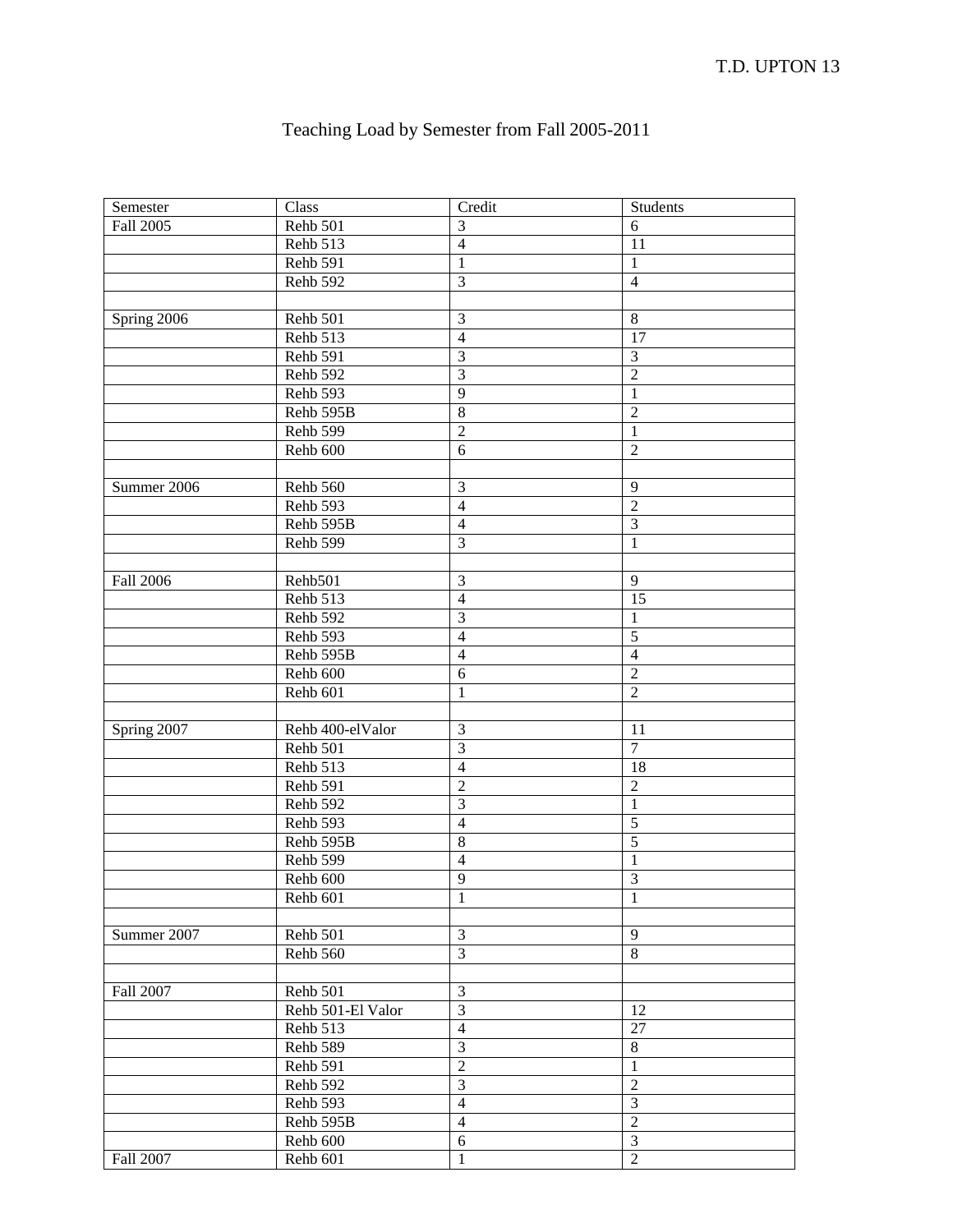| Spring 2008      | Rehb 501          | 3                                          | $\overline{7}$          |
|------------------|-------------------|--------------------------------------------|-------------------------|
|                  | Rehb 513          | $\overline{4}$                             | 16                      |
|                  | Rehb 591          | $\overline{2}$                             | $\overline{2}$          |
|                  | Rehb 593          | $\overline{2}$                             | 1                       |
|                  | Rehb 595B         | 8                                          | $\overline{2}$          |
|                  | Rehb 600          | 9                                          | $\mathbf{1}$            |
|                  | Rehb 601          | $\mathbf{1}$                               | $\overline{4}$          |
|                  |                   |                                            |                         |
| Summer 2008      | Rehb 501          | 3                                          |                         |
|                  | Rehb 513-El Valor | $\overline{4}$                             | 11                      |
|                  | Rehb 560          | $\overline{3}$                             | 8                       |
|                  | Rehb 591          | $\overline{2}$                             | 1                       |
|                  | Rehb 592          | 6                                          | 1                       |
|                  | Rehb 593          | $\overline{2}$                             | $\overline{4}$          |
|                  | Rehb 595B         | $\overline{4}$                             | $\overline{4}$          |
|                  | Rehb 601          | $\mathbf{1}$                               | $\overline{2}$          |
|                  |                   |                                            |                         |
| <b>Fall 2008</b> | Sabattical        | Preparing for CORE -<br>RCT program review |                         |
|                  |                   |                                            |                         |
| Spring 2009      | Rehb 501          | 3                                          | $\overline{7}$          |
|                  | Rehb 513          | $\overline{4}$                             | 14                      |
|                  | Rehb 591          | $\overline{2}$                             | $\overline{2}$          |
|                  | Rehb 592          | $\overline{3}$                             | $\overline{2}$          |
|                  | Rehb 593          | $\overline{4}$                             | $\mathbf{1}$            |
|                  | Rehb 595B         | $\overline{8}$                             | $\overline{7}$          |
|                  | Rehb 599          | $\overline{2}$                             | $\overline{2}$          |
|                  | Rehb 601          | $\mathbf{1}$                               | $\overline{2}$          |
|                  |                   |                                            |                         |
| Summer 2009      | Rehb 560          | 3                                          | $\tau$                  |
|                  | Rehb 501          | 3                                          | 9                       |
|                  |                   |                                            |                         |
| Fall 2009        | Rehb 513          | 3                                          | 13                      |
|                  | Rehb 571          | 3                                          | 12                      |
|                  | Rehb 591          | $\overline{2}$                             | 3                       |
|                  | Rehb 593          | 3                                          | $\overline{4}$          |
|                  | Rehb 601          | $\,1\,$                                    | $\overline{\mathbf{3}}$ |
| Spring 2010      | Rehb 501          | 3                                          | 10                      |
|                  | Rehb 513          | $\overline{4}$                             | 13                      |
|                  | Rehb 591          | $\mathfrak{Z}$                             | $\mathbf{1}$            |
|                  | Rehb 593          | $\overline{4}$                             | $\mathbf{1}$            |
|                  |                   |                                            |                         |
| Summer 2010      | Rehb 501          | 3                                          | 9                       |
|                  | Rehb 560          | $\overline{3}$                             | $\overline{8}$          |
| Fall 2010        | Rehb 501          | $\overline{3}$                             | 7                       |
|                  | Rehb 513          | $\overline{4}$                             | 26                      |
|                  | Rehb 592          | 6                                          | $\mathbf{1}$            |
|                  | Rehb 593          | $\overline{3}$                             | $\overline{3}$          |
|                  | Rehb 601          | $\overline{1}$                             | $\,1$                   |

The course load represents a heavy teaching load within the Rehabilitation Institute.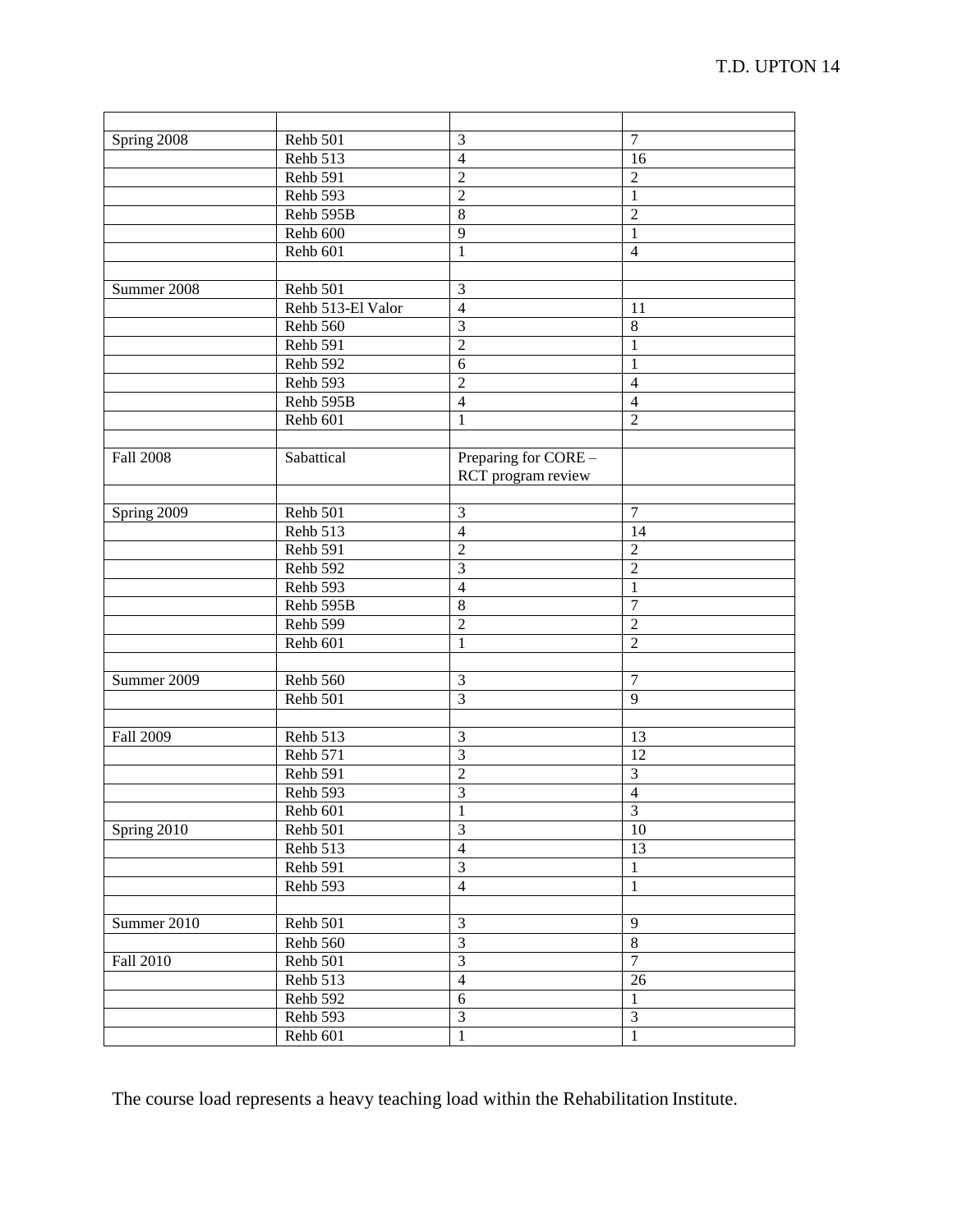| Semester    | Course   | <b>ICE #20</b> | ICE #40     |
|-------------|----------|----------------|-------------|
| Fall 2005   | Rehb 513 | 4.2            | 4.5         |
|             |          |                |             |
| Spring 2009 | Rehb 513 | 4.0            | 4.5         |
|             | Rehb 501 | 4.4            | 4.9         |
|             |          |                |             |
| Summer 2009 | Rehb 501 | 4.0            | 4.5         |
|             | Rehb 560 | 5.0            | 5.0         |
|             |          |                |             |
| Fall 2009   | Rehb 571 | 4.3            | 4.1         |
|             | Rehb 513 | 2.9            | 3.3         |
|             |          |                |             |
| Spring 2010 | Rehb 501 | 4.4            | 4.7         |
|             | Rehb 513 | 4.0            | 4.2         |
|             |          |                |             |
| Summer 2010 | Rehb 560 | 4.8            | $5^{\circ}$ |
|             | Rehb 501 | 4.4            | 4.7         |
|             |          |                |             |
| Fall 2010   | Rehb 501 | 4.4            | 4.9         |
|             | Rehb 513 | 3.2            | 3.7         |
|             |          |                |             |
| Spring 2011 | Rehb 501 | 4.6            | 4.6         |
|             | Rehb 513 | 4.4            | 4.6         |
|             |          |                |             |
| Summer 2011 | Rehb 501 | 4.3            | 4.4         |
|             | Rehb 560 | 5.0            | 4.8         |

### Available Course Evaluation Summaries

These reflect the didactic courses I typically teach. ICE item #20,"in general taught course effectively", and ICE #40," generally, the course was good" are reported in these standard evaluation summaries. Rehb 501 and Rehb 513 are taught every fall and spring semester, whereas Rehb 571 is a doctoral seminar and only taught every two years. According to students, these courses were good and taught effectively.

## **B. Teaching and Training Grants:**

See proceeding section C

# **C. Current Graduate Faculty Status**:

Full Graduate School Faculty

# **D. Number of Master's and Ph.D. Committees on which you have served:**

Master's Committees: 44 Ph.D. Committees: 24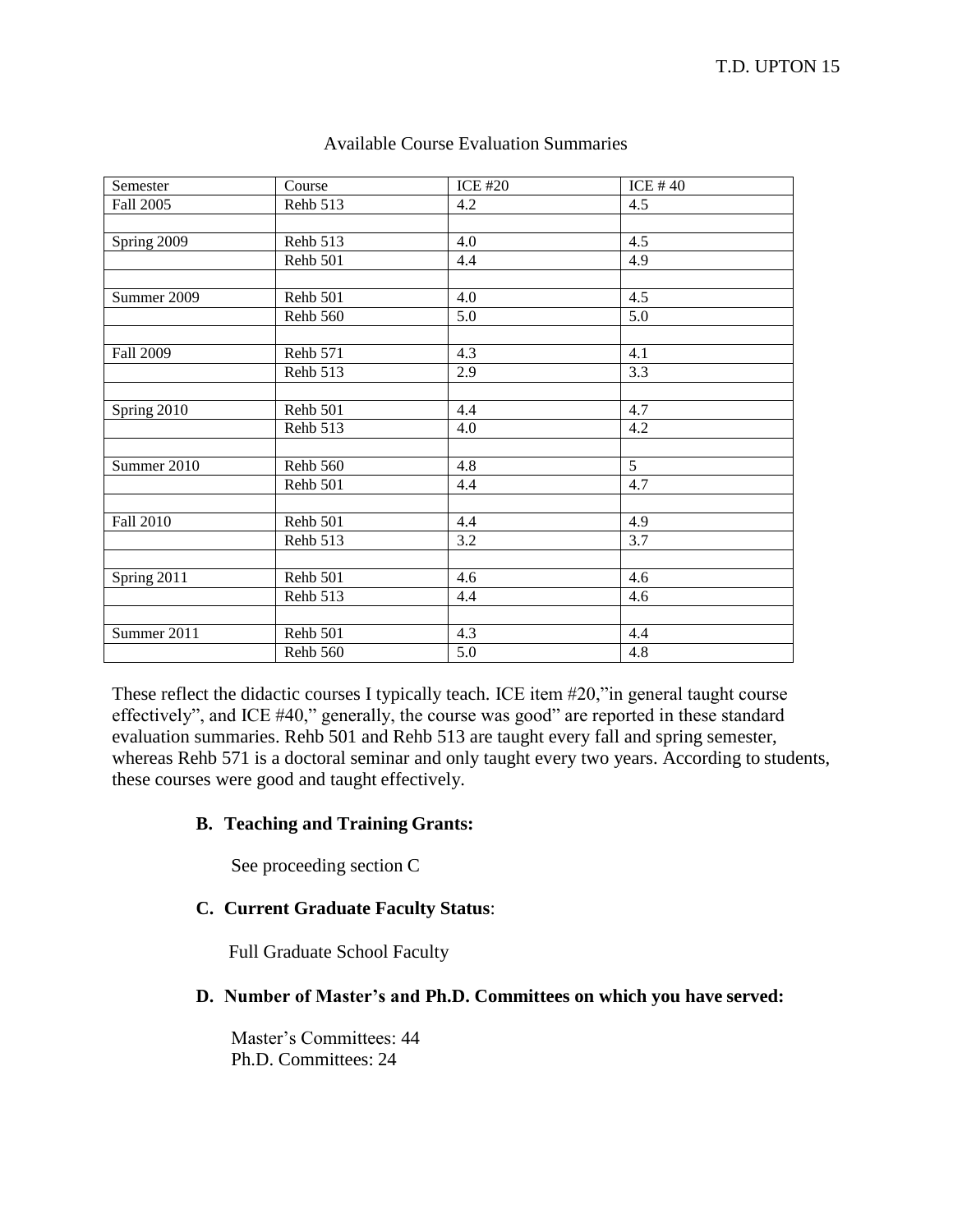#### **Master's Papers:**

- Carril, J. (May-July 2011). *Navigating the Workers' Compensation Act: A guide for rehabilitation professionals*
- Lee, Soojin, January 2009-April 2010. *Understanding of Korean Americans and cultural barriers to seeking rehabilitation services.* Paper chair.
- Meyer, Jessi. March 2009-April 2009. *Relationship among social support and functional independence following spinal cord injury*. Paper *Chair.*
- Harrison, Tiffany, Summer 2008-November 2008, *Understanding the efficacy of adult drug courts in the United States: Where do we go from here? Paper chair.*
- Viernum, Floyd, Summer 2008-October 2008, *Alzheimer's disease: A primer for rehabilitation counselors. Paper Chair.*
- Baker, Cheryl, Fall 2007-March 2008, *Alcohol abuse and domestic violence: Etiology and treatment.Paper chair.*
- Timpe, Emily, Summer 2007-November 2007. *Utilizing rehabilitation counselor skills to improve communication between older persons and physicians. Paper Chair.*
- Taylor, Margaret, Spring 2007-November 2007. *Contemporary correctional counselors: An examination of contemporary workplace challenges. Paper Chair.*
- Watt, Christy, Spring 2007-July 2007. *Functional capacity evaluations: A guide for rehabilitation professionals. Paper Chair.*
- Booker, TJ. Summer 2006-July 2007. *Paper Chair. Challenges faced by students in postsecondary education with a traumatic brain injury.*
- Lyon, Amanda. Fall 2007-July 2007*. Paper Chair.*
- Gravatt, Tomi. Summer 2006-April 2007. *Exploring alternatives for assessment, diagnosis, and treatment of veterans with post-traumatic stress disorder and substance abuse disorders. Paper Chair.*
- Green, Alex. Fall 2006-April 2007. *Conduct disorder, comorbidity and treatment. Paper Chair.*
- Johnson, Ann. Summer 2006-April 2007. *Importance of spirituality in the effective treatment of alcohol treatment. Paper Chair.*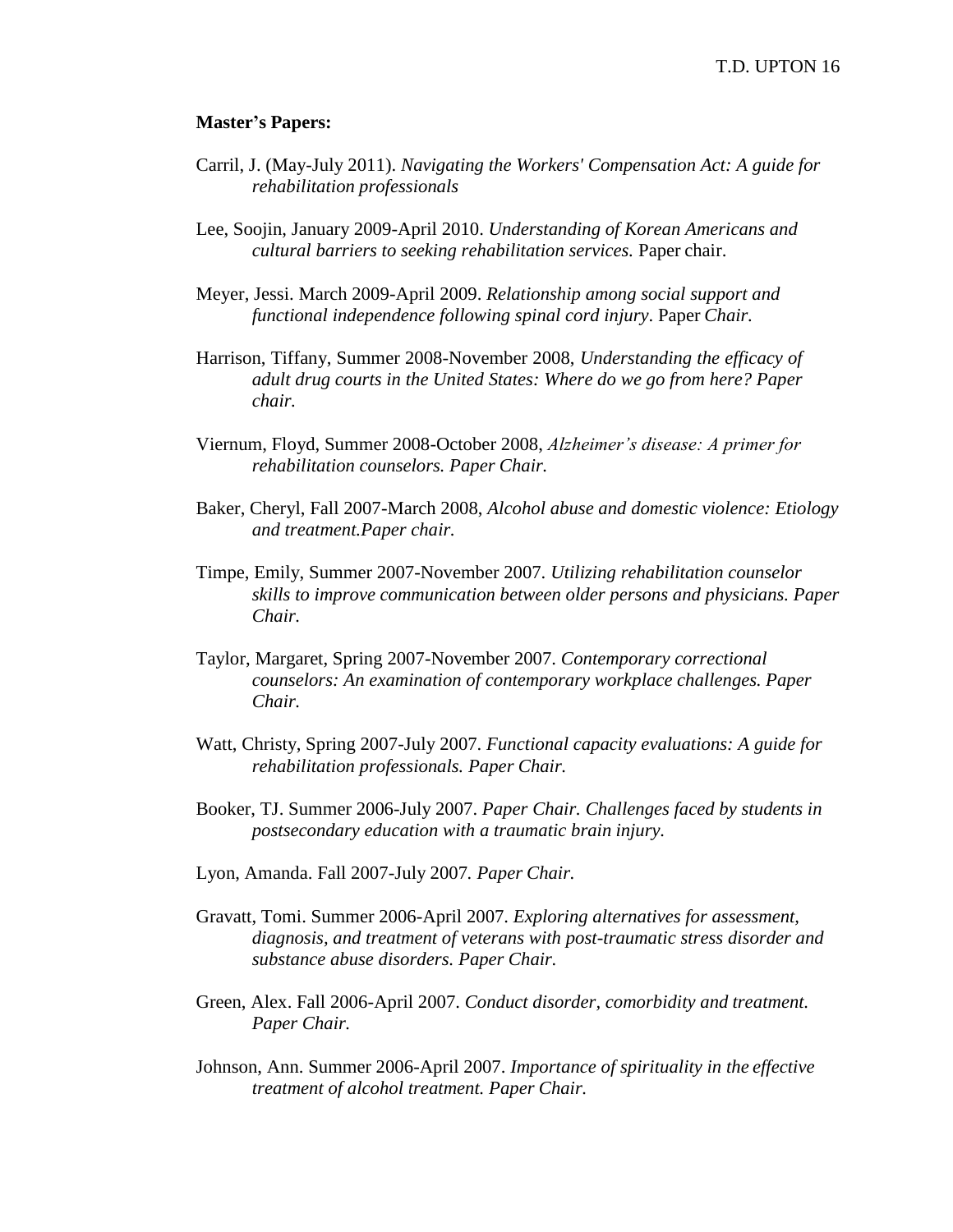- Love, Tereta *Fall 2007-April 2007. Transitional outcomes for students with disabilities. Paper Chair.*
- Ngoma, Edith. Summer 2005-March 2007. *HIV/AIDS pandemic: Societal implication and implications for human service workers. Paper Chair.*
- Twenhaefel, Deana January 2006-December 2006. *Veterans with PTSD: Vocational and treatment implications.* Paper Chair.
- Goolsby, Erica, October 2006-December 2006. *Adolescent alcohol abuse.* Paper Chair.
- Winget, Donnie, May2006-December 2006. *Postsecondary education for individuals with complex learning disabilities: Factors that influence academic success and employability?* Paper Chair.
- Martinko, Helen, January 2004-November 2005, *Paper Chair.*
- McCallister, Tanya, January 2004-November 2005, *Posttraumatic stress disorder and substance abuse disorder. Paper Chair.*
- George, Abbie, June 2004-July 2005, *Outcomes of people with disabilities after postsecondary education. Paper chair.*
- Glasglow, Scott, January 2005-April 2005, *Revealed treatment outcomes from people dependent on opiates participating in maintenance treatment. Paper chair.*
- Dallas, Bryan, June 2002-November 2004, *Maximizing access to postsecondary educational print materials through appropriate text conversion formatting. Paper chair.*
- Garnett, Veretta, August 2004-March 2004, *Attachment disorder: Diagnosis and treatment. Paper chair.*
- Rix, Kathie, January 2004-March 2004, *Therapeutic community model of treatment for adolescent-drug involved offenders. Paper chair.*
- Bax, Myra, January 2004-March 2004, *Contemporary school based interventions for children with autism. Paper chair.*
- Wright, Sherri, January 2003-May 2003, *Vocational implications of childhood sexual abuse. Paper chair.*
- Berry, Robert, January 2002-July 2003, *Treatment modalities for individuals with traumatic brain injury (TBI) and substance abuse problems. Paper chair.*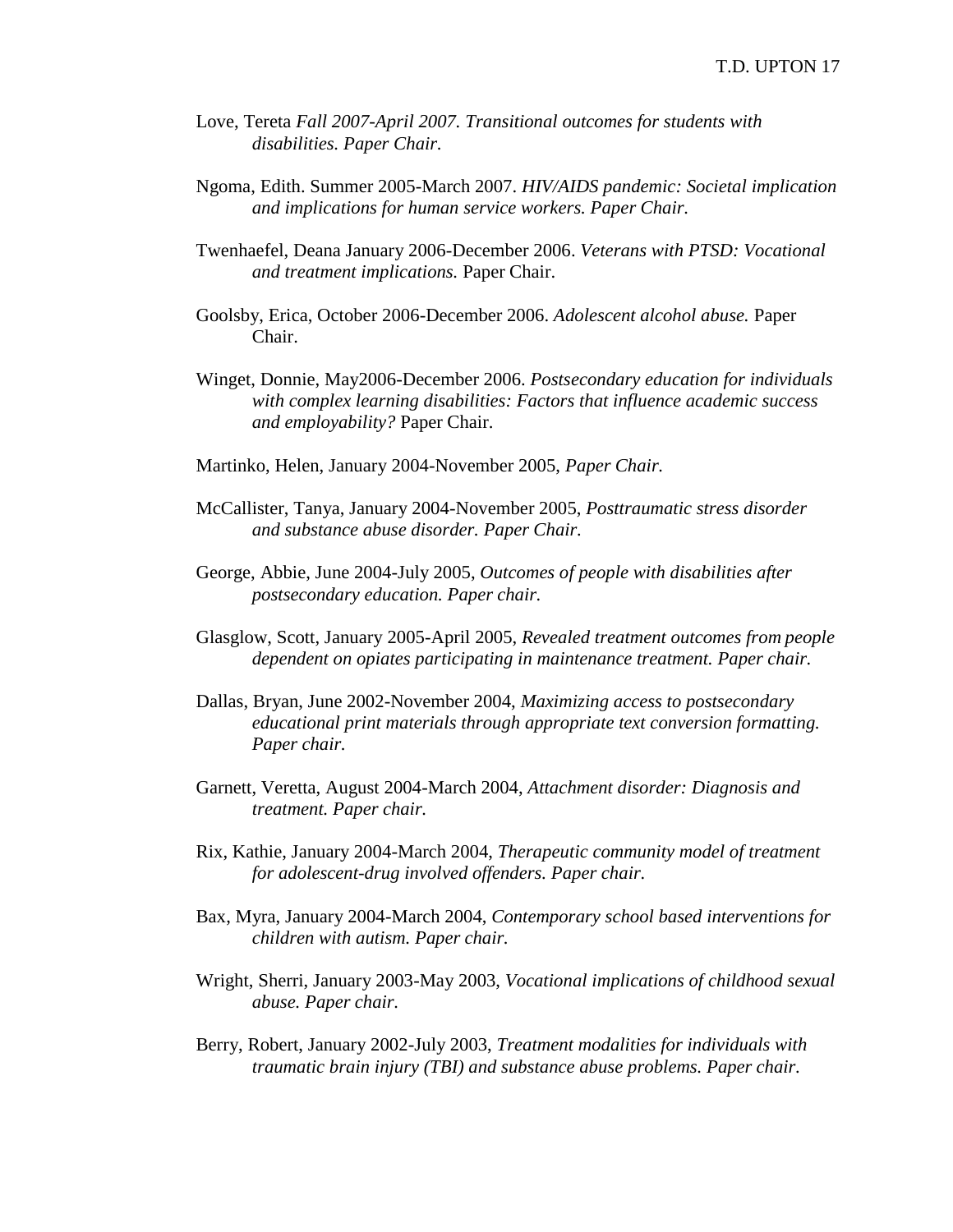Howard, David January 2003-July 2003, *Residuals of cocaine abuse. Paper chair*

- Papapetrou, Stelios, 2002-May 2003, *Coping with cancer: Existential interventions for rehabilitation counselors. Paper chair*
- Van Middendorf, Donna, January 2002,-*Gerontological case management needs: How are these being addressed Paper chair*
- Wiler, Jonathon, 2002-April 2003, *Vocational, educational, and family needs following post acute rehabilitation of adolescents with traumatic brain injury. Paper chair.*
- Smith, Stacy, 2002-March 2003, *A multimodal approach to diagnosing and treating attention deficit hyperactivity disorder. Paper chair.*
- Shalosky, Carrie, 2001-April 2002, *Potential impact of alternative interventions in facilitating adjustment to disability. Paper chair.*
- Meyer, Adam, January2002-August 2002, *Contemporary vocational, residential, and socialization needs of persons with mental retardation: Implications for rehabilitation counselors. Paper chair.*

#### **Master's Theses:**

- Cioe, N. March 2009-June 2009. *Differing perceptions and functioning following discharge from post-acute brain injury rehabilitation. Thesis chair.*
- Hollander, Heaven. November 2008-June 2009. *Attitudinal differences about disabilities among rehabilitation professionals. Thesis chair.*
- Mbugua, Alice, Spring 2007-December 2007, *Acculturative stress and acculturation: Perspectives of international students at a university in the USA. Thesis chair.*
- Freyder, Rebecca, 1/2003- March 2004, A*n examination of nursing student disability attitudes. Thesis chair.*
- Premuda-Conti, Paola, 2002-July 2003, *Long term social consequences of adolescent traumatic brain injury. Thesis chair.*
- Caringer, Lisa, January 2003-May 2003, *Sign Language Interpreting Students' Attitudes Toward People with Disabilities*. *Committee member.*
- Eastwood, Jane, 2001-May 2003, *Effectiveness of the Adolescents Learning Positive Health Alternatives (ALPHA) program in maintaining or deterring illicit substance use. Thesis chair.*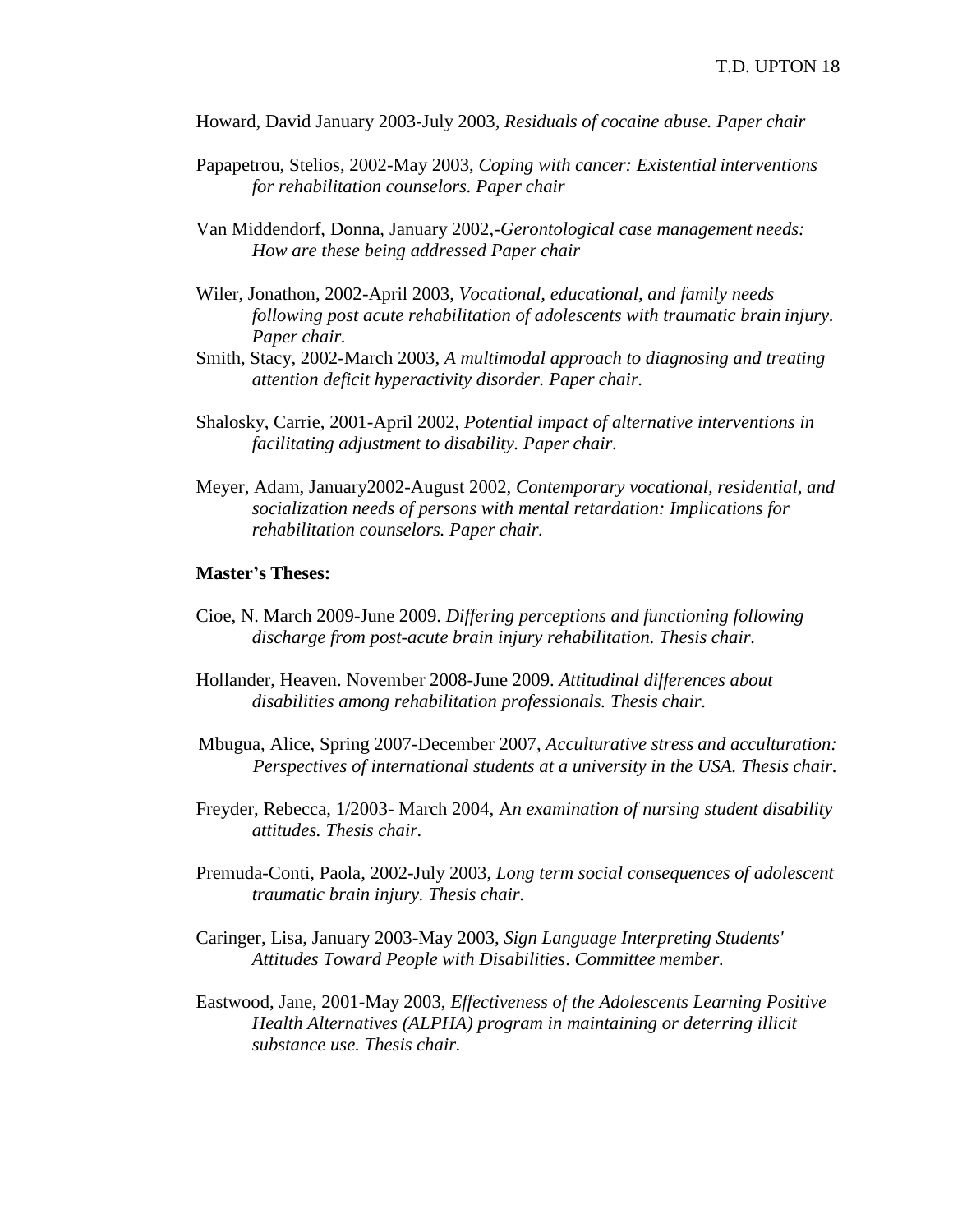### **Ph.D. Dissertations**

Matthew Sprong, 2014-Spring 2014. The influence of race, causal attribution, and in-group favoritism on recommendations for rehabilitation services. Dissertation chair.

Dent-Shields, Michele, 2013-October 2014. IDEA 2004 Implementation in Illinois: Experiences of families with children with disabilities. Dissertation chair.

Cioe, N., fall 2011-May 2012. Factors influencing post-acute rehabilitation treatment outcome. Dissertation chair.

*Dallas, Bryan, spring 2011-May 2012Attitudes of teaching faculty toward inclusive teaching strategies at a Midwestern university. Dissertation chair.*

*Anuar, Azzahrah,* fall 2012-May 2013. Attitudes of college students with disabilities various social contacts. *Dissertation chair.*

*Jenkins, Nicholas. April 2010-?. The roles* of generational status, college self-efficacy career decision status and coping in understanding college adjustment and college success. *Committee member.*

*Patel, Deenaz.* January 2010-?. An assessment of kidney transplant recipient's needs in regard to employment. Committee member.

Martin, Kathyrn. December 2008-?. *Bloom's Taxonomy. Co-Chair.*

Soldner, James. December 2008-May 2009. *Relationships among leader-member exchange, organizational citizenship behavior, organizational commitment, gender, and dyadic duration in a rehabilitation organization.* Committee member.

McKibben-Hand, Kayla. Summer 2008-Summer 2009. *Overcoming rural cultural barriers to service delivery: The perspective of informal caregivers.* Committee member.

Reinschmidt, Heather. Summer 2007-May 2008 *Postsecondary students receiving accommodations: A survey of satisfaction and related outcomes. Past* Dissertation chair who designed study.

Premuda, Paola. Summer 2007- December 11, 2008 (May 2009 graduation) *Demographic and service variables as predictors of State-Federal Vocational rehabilitation system competitive employment outcomes among consumers with traumatic brain injury.* Dissertation chair.

Alaw, Runna. Summer 2007-May 2008. *Faculty disability and general attitudes toward*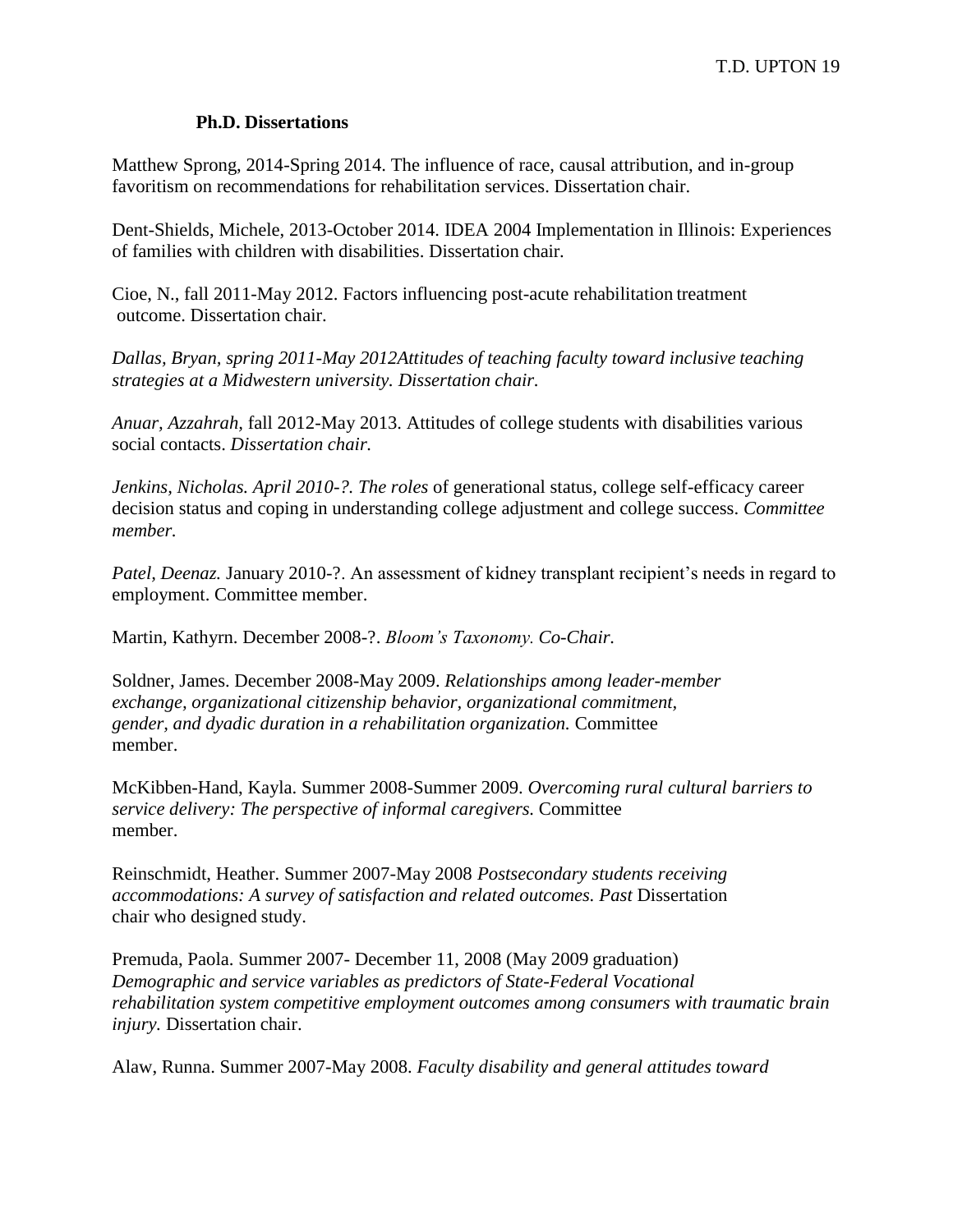*educational accommodations: Comparison of US and Jordan disability paradigms. Dissertation* chair.

Zerth-O'Neill, Erin. *December 2005-June 2008. Brain injury caregiver support: An analysis.* Committee member.

Guercio, John. August 2006-February 2007, *Assessing the prevalence and treatment for problem gambling in persons with acquired brain injury (ABI).* Committee member*.*

Cook, Martha. *May2005-, Outcomes for adults males using the Speecheasy fluency device for one year.* Committee member.

Lehman, Ilana, *April 2005-2006, Selected labor market factors and employment rates of individuals with disabilities from 1981 to 2002.* Committee member.

Rasheed, Saleem, *November 2004-2005. Self-Determination Skills in Postsecondary Students with Leaning Disabilities.* Committee member.

Machlan, Bonna, September 2004-June 2005. *Investigation of vocational programming provided during substance abuse treatment.* Committee member.

Chandrashekar, Rupa, February 2003-2005. *Awareness of deficits and perceptions of quality of life of persons with traumatic brain injury.* Committee member*.*

Phillips, Randall, April 2004-December 2004. *Symptom distress in pediatric oncology patients.* Committee member.

Greene, Rachael, 2001- March 2004. *Spirituality and rehabilitation: A national survey of rehabilitation educators.* Committee member.

Harris-Forbes, Jennifer, 2002-2003. *A comparison of high risk factors related to alcohol abuse among postsecondary students with and without learning disabilities.* Committee member.

Jones, Jewel, 2001-2002. *Past employment history and coping responses of individuals with orthopedic disabilities seeking vocational rehabilitation services.* Committee member.

Amble, Matt, 2001-2002. *Peer led prevention: A program evaluation of Adolescents Learning Positive Health Alternatives) ALPHA).* Dissertation co-chair.

## **E. Names of students who have completed Master's Theses and Doctoral Dissertations under your direction:**

**Master's Theses:** Cioe, N., Hollender, H., Mbugua, A., Freyder, R, Premuda-Conti, P., & Eastwood, J.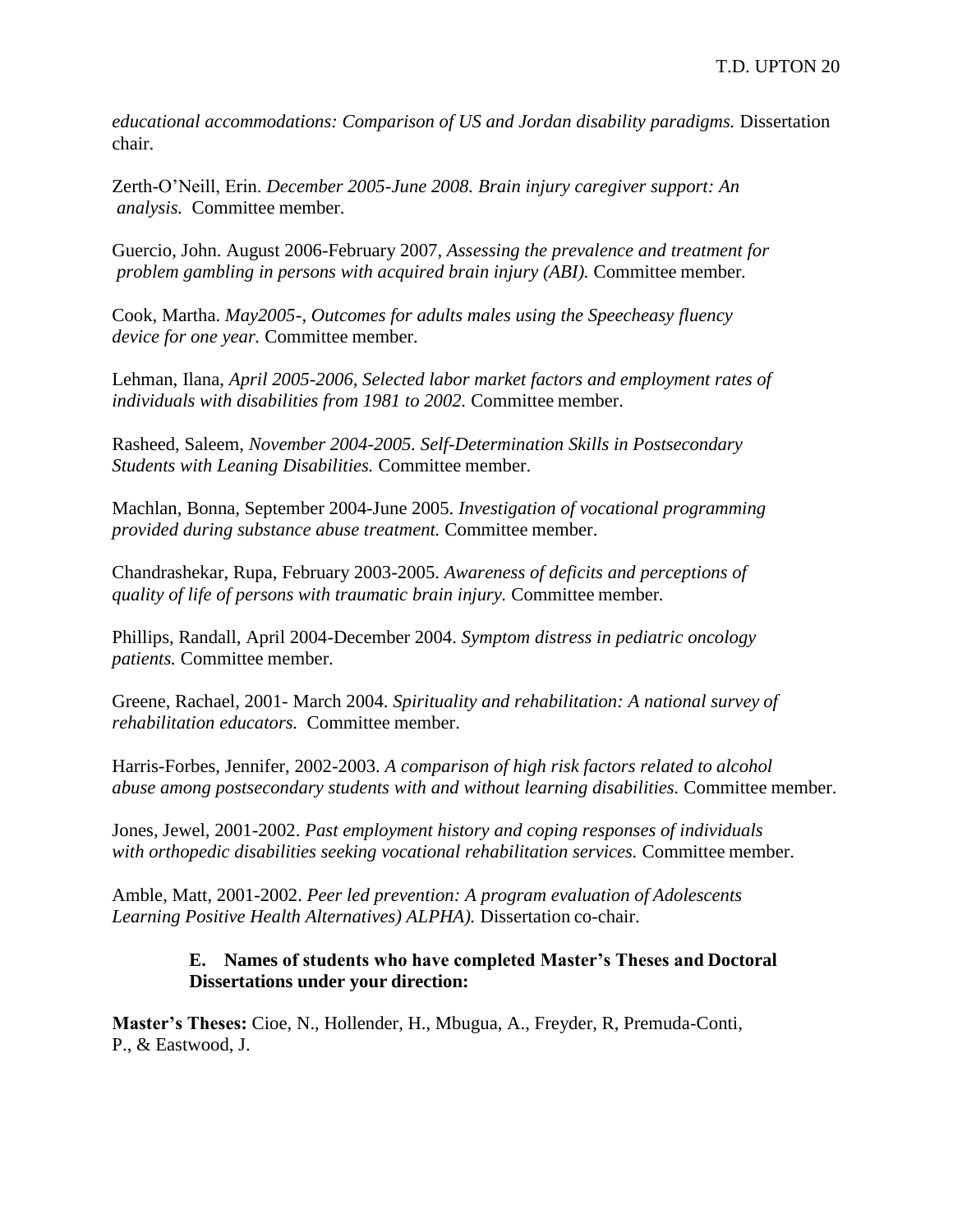**Dissertations**: Premuda, P., Alaw, R., Amble, M., Dallas, B., Cioe, N., Anuar. A., Dent, M., and Sprong, M.

### **VII. UNIVERSITY EXPERIENCE**

#### **1. Department Committees:**

Rehabilitation Institute:

Fall 2009 Faculty recruiter at SIUC Graduate and Professional Studies Career Fair

Fall 2009 Rehabilitation Institute Director Search Committee Member

Spring 2009 Illinois Division of Rehabilitation Services American Recovery and Reinvestment Act (ARRA) held in Springfield, IL. Stakeholder meeting to develop priorities and criteria for distributing \$20.1 million for the VR program. Invited attendee as SRC member, rehabilitation professional, university faculty member, and only Southern Illinois representative.

Fall 2008 In charge of entire CORE reaccreditation efforts of RCA Program

Spring and Summer 2008 *El Valor* project provided instruction-to Chicago-based instruction a cohort Master's program in RCT. Provide instruction in: *Rehb 400, Introduction to Rehabiltation, Rehb 501, Introduction to interpersonal rehabilitation skills, and Rehb 513, Medical and psychosocial aspects of disabilities*. Provided face-to-face instruction in conjunction with complementary web-based activities to ensure students learn required rehabilitation knowledge in this 48 hour Graduate level program

2006-2009 Promotion and Tenure committee member

2013-2017 College Promotion and Tenure

Committee member

2000-Present Productivity committee member

2000-Present Long-range planning committee member

2006-Present Ph.D. Planning Committee member

2002 Rehabilitation Counselor Training Search Committee member

2002 Distance Learning Committee member

2001-present Doctoral Preliminary Grader in areas of policy; history; and medical and psychosocial aspects of disability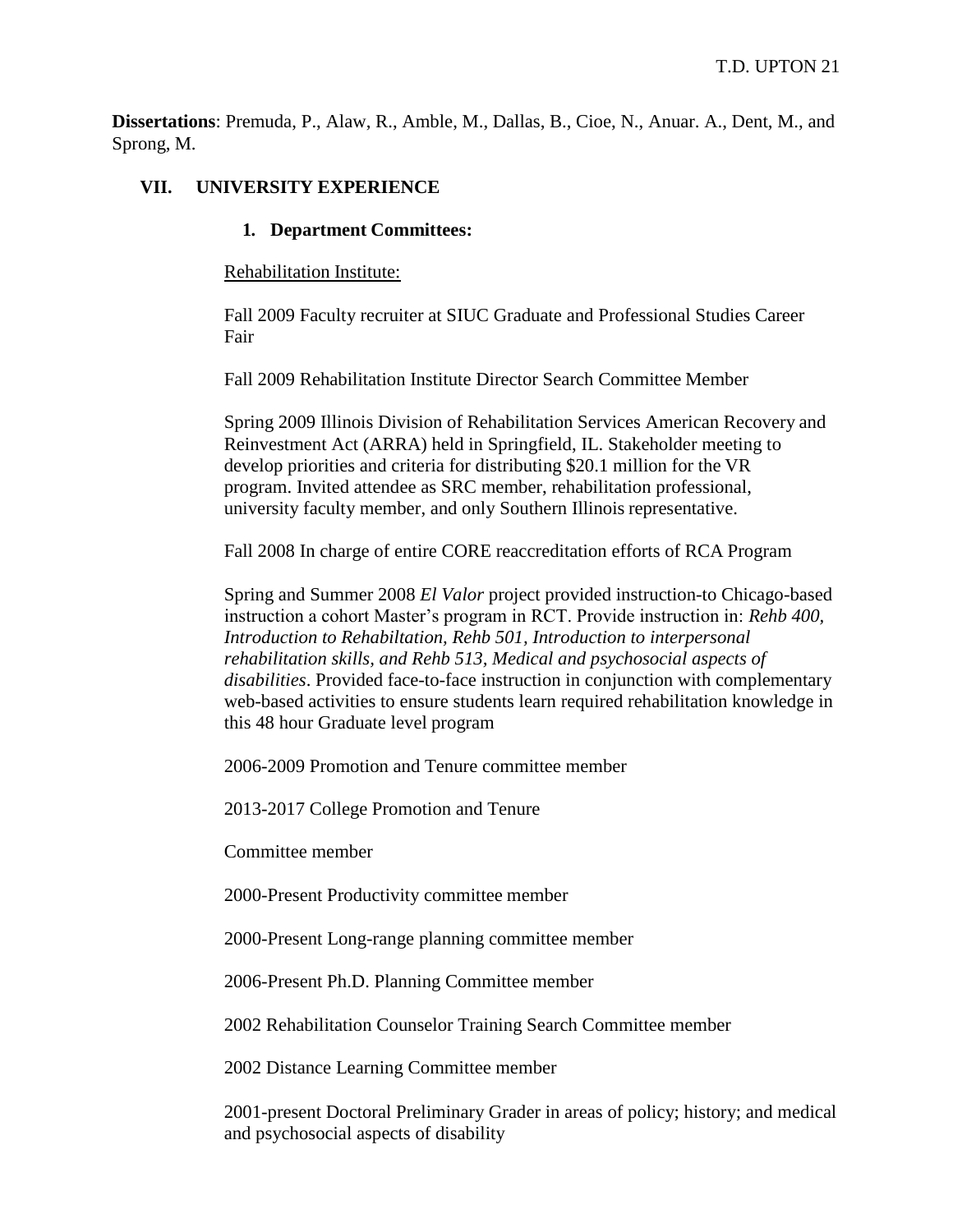2003-2005 Lead grader for medical and psychosocial aspects of disabilities section

2006-2008 In charge of the development and grading of doctoral Preliminary (Comprehensive) exams

2006-2008 In charge of doctoral rehabilitation counselor education Specialization

2003-2008 In charge of Master's level comprehensives

2003-2009 In charge of Master's level internship meetings

#### **2. College and University Committees and Councils:**

#### **University:**

2005-2015 RSA Training Award Recipient,. This provides full tuition, fees and training stipend for 50-60 rehabilitation counselors-in-training. As part of this grant, direct payment of tuition and fees is made to the university. This financial boost benefits the entire institution in these financially uncertain times.

Spring 2010 Faculty participant is Operation Mousetrap. Seminar series on the commercialization of research and technology transfer. This was the initial provision of this seminar to tenured faculty that whose

research has Dunn-Richmond Economic Development Center. Southern Illinois University Carbondale

Fall 2009 Illinois Division of Rehabilitation Services (DRS) American Recovery and Reinvestment Act (ARRA). Springfield, IL. Stakeholder meeting to develop priorities and criteria for distributing \$20.1 million for the VR program. Invited attendee as SRC member, rehabilitation professional, university faculty member, professional with a history of disability and only Southern Illinois representative. This is associated with successful funding within the Rehabilitation Institute.

2006-Present Member of State Rehabilitation Council (SRC)-Advisory Board to IL Div. of Rehabilitation Services (DRS)

2007-Present Chair of State Plan committee, in this role I was responsible for organizing the feedback from membership of the SRC and disability community into a professional document in response to the proposed priorities and service that DRS proposes to provide to persons with disabilities living in Illinois. This document is provided to DRS administration and forwarded to administration in the Federal Rehabilitation Services Administration (RSA).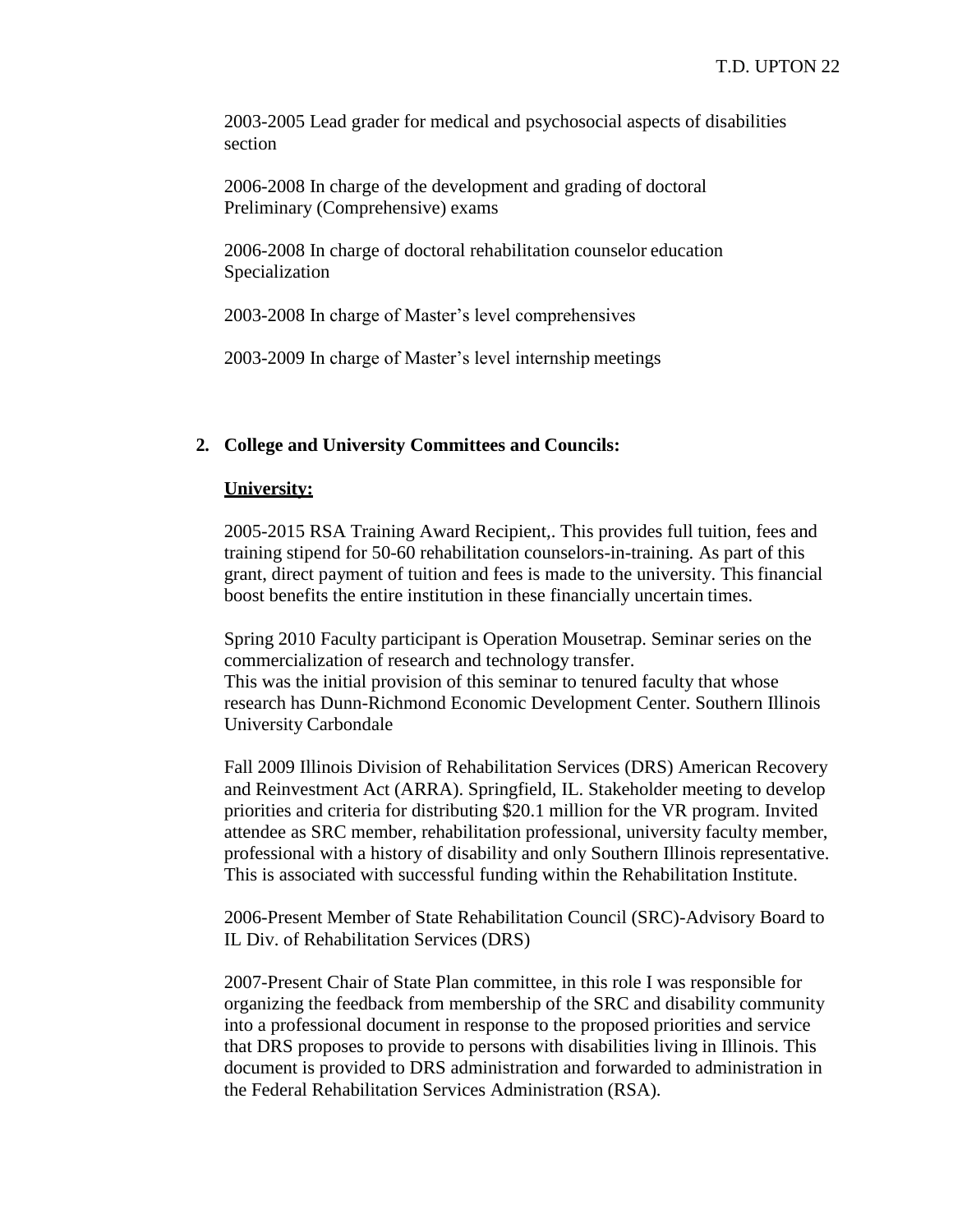#### **College:**

Spring 2009 Dissertation Research Award (DRA) ad hoc committee coordinated by Brad Colwell, Associate Dean COEHS

2005-2007 Academic Affairs Committee-COEHS 2005-2007 Graduate subcommittee member 2006-2007 Graduate subcommittee chair

Summer 2003 Organized, recruited, and taught special section of Rehb 501 to meet DRS training need for 13 students@\$799 =\$10,387

2001-2007 Guy A Renzaglia (GAR) Recognition Night Committee Spring 2001 Taught additional departmental course, Rehb 400, without additional compensation

2001 Homecoming Committee

2001 Rehabilitation Counselor Training Search Committee term appointment

2000-2001 Member of assistive technology committee

2000 Rehabilitation Services Search Committee

2006-Present Member of State Rehabilitation Council (SRC)-Advisory Board to IL Div. of Rehabilitation Services (DRS)

2007-Present Chair of State Plan committee for the SRC

2000-Present Vocational Expert for Office of Disability Adjudication and Review (ODAR) Evansville, IN.

*2004-2006 Research Collaboration with Centre for Neuro Skills Impact of cognitive* rehabilitation services on higher cortical reorganization of persons with brain injury: Preliminary fMRI and neuropsychological findings. *(Study development and projected pilot findings).*

2004-2006 Research Collaboration with CCS-*Long term functioning* following adolescent brain injury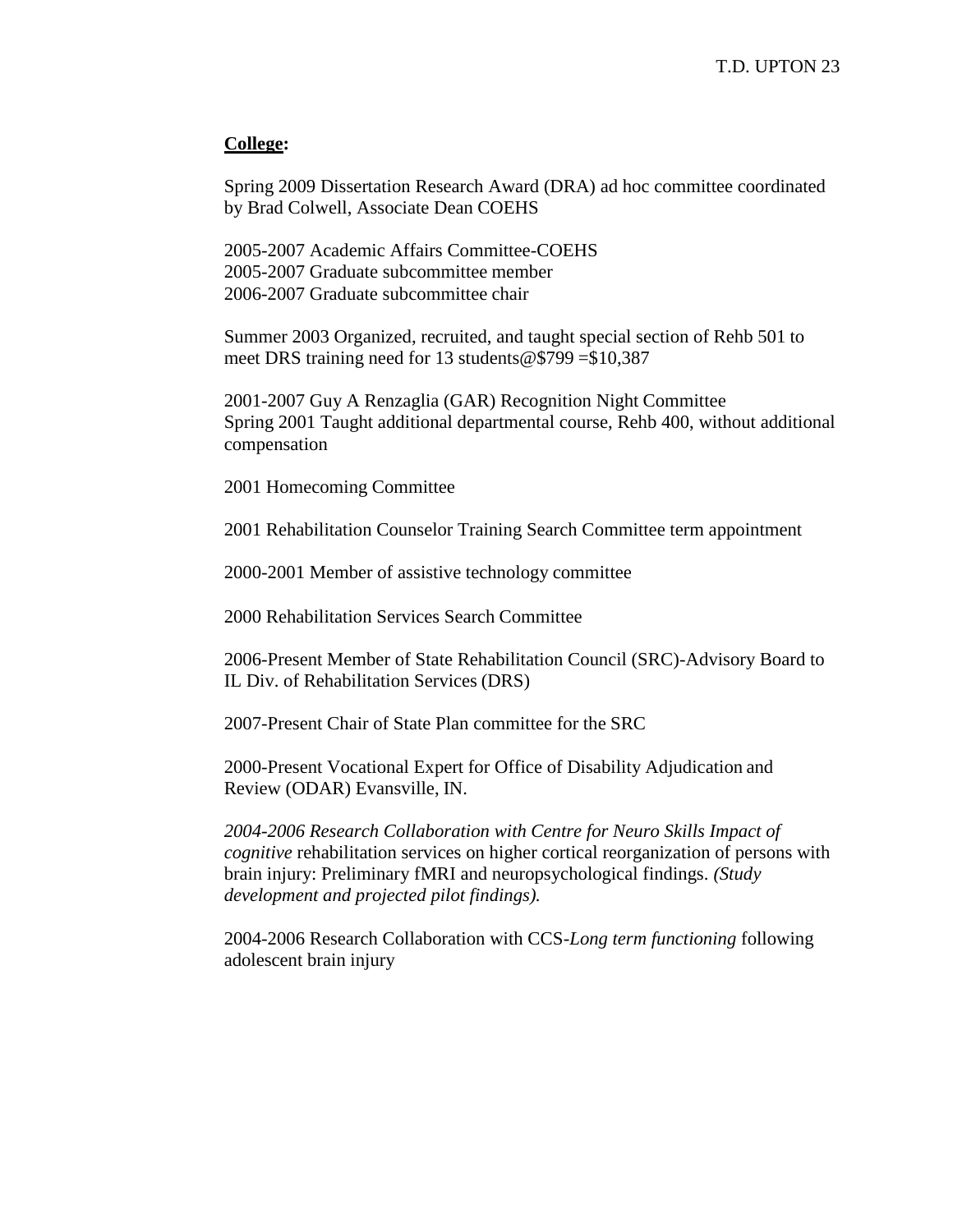2001-2003 Research Collaboration with Franklin Williamson Human Services-*Program evaluation of ALPHA*

2002-2004 Research Collaboration with the Interwork Institute at San Diego State University, *Empowerment Project*

# **VIII. PROFESSSIONAL SERVICE**

## **A. Membership in Professional Associations:**

| 1993-Present | Member of American Counseling Association (ACA)                    |
|--------------|--------------------------------------------------------------------|
| 1993-Present | Member of American Rehabilitation Counseling Association<br>(ARCA) |
| 1999-2014    | Member of National Rehabilitation Association (NRA)                |
| Life member  | Member of National Rehabilitation Counseling Association<br>(NRCA) |
| 2000-2005    | Member of Association on Higher Education and Disability           |
|              | (AHEAD)                                                            |

#### **B. Office Held and Honors Awarded in Professional Associations:**

| 2009         | Illinois Division of Rehabilitation Services (DRS) American<br>Recovery and Reinvestment Act (ARRA). Springfield, IL.<br>Stakeholder meeting to develop priorities and criteria for<br>distributing \$20.1 million for the VR program. Invited attendee as<br>SRC member, rehabilitation professional, university faculty<br>member, professional with a history of disability and only<br>Southern Illinois representative. This is associated with successful<br>funding within the Rehabilitation Institute. |
|--------------|-----------------------------------------------------------------------------------------------------------------------------------------------------------------------------------------------------------------------------------------------------------------------------------------------------------------------------------------------------------------------------------------------------------------------------------------------------------------------------------------------------------------|
| 2006-2014    | Member of State Rehabilitation Council (SRC)-Advisory<br>Board to IL Div. of Rehabilitation Services (DRS)                                                                                                                                                                                                                                                                                                                                                                                                      |
| 2007-2014    | Chair of State Plan committee, in this role I was responsible for<br>organizing the feedback from membership of the SRC and<br>disability community into a professional document in response to<br>the proposed priorities and service that DRS proposes to provide to<br>persons with disabilities living in Illinois. This document is<br>provided to DRS administration and forwarded to administration in<br>the Federal Rehabilitation Services Administration (RSA).                                      |
| 2006-Present | Council on Rehabilitation Education (CORE). Schaumburg, IL.<br>Site reviewer. Preliminary review of program materials, physical<br>visit to program to meet the faculty, students, and representatives<br>of the university administration. Compare these pieces of data with                                                                                                                                                                                                                                   |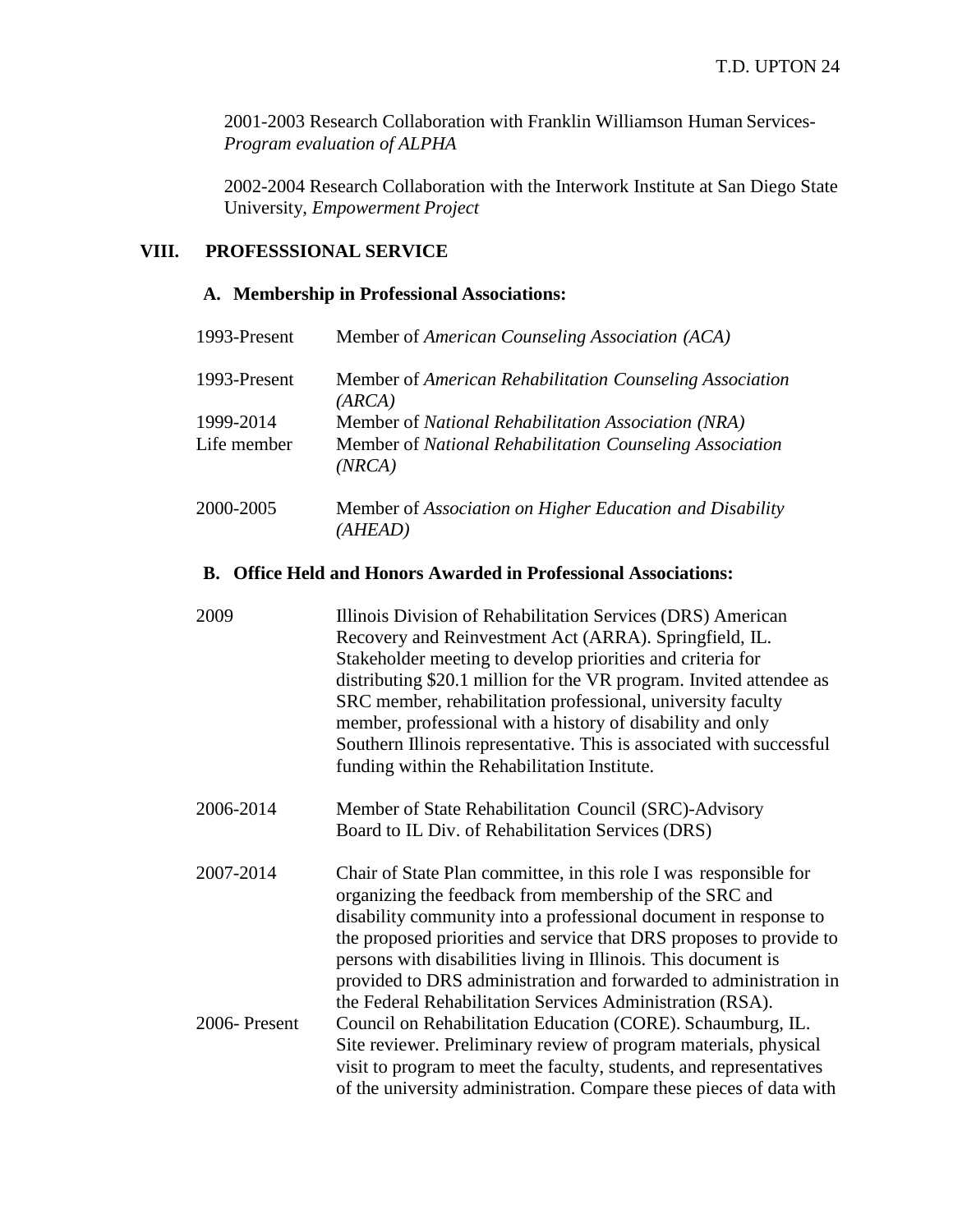CORE accreditation requirements and synthesize all information into one comprehensive report to about suggestions for CORE reaccreditation and provide program specific options to the may strengthen these programs.

2006-2007- Arokiasamy, C & Upton, T. University of Montana at Billings.

2011-2012 Oursler, J., Upton, T.D., University of Northern Colorado, Greeley, Colorado.

2012-2013, Tansey, T. & Upton, T. La Universidad de Puerto Rico, Rio Piedras, PR.

2014-2015. Upton, T.D., & Talley, W. South Dakota State University.

### **C. Evaluation of Manuscripts for Journals and Book Publishers and of Grant Proposals for Agencies:**

|     | 2006-2009                | Member IL RC Coordinator-Biannual meeting with DRS                                                            |
|-----|--------------------------|---------------------------------------------------------------------------------------------------------------|
|     | 2006-2009                | Editorial board member of Rehabilitation Counselors and<br><i>Educators Journal</i>                           |
|     | May 2005                 | <b>Editorial Reviewer for Prentice Education/Merrill</b><br>Prentice Hall                                     |
|     | 2001-2009                | Editorial Board Member of Journal of Applied Rehabilitation<br>Counseling (JARC)                              |
|     | 2003-2008                | Editorial Board Member of Journal of Rehabilitation                                                           |
|     | 2001                     | Committee reviewing applications for annual National<br>Council on Rehabilitation Education (NCRE) conference |
| IX. | <b>COMMUNITY SERVICE</b> |                                                                                                               |
|     | 2000-Present             | Active Member in Grace United Methodist, Tower Road,                                                          |

|              | Carbondale, IL                                        |
|--------------|-------------------------------------------------------|
| 2003         | Past member of the Pastor Parrish Relations committee |
| 2003-Present | Vacation Bible School program leader                  |
| 2009-Present | Weekly Sunday School Teacher                          |